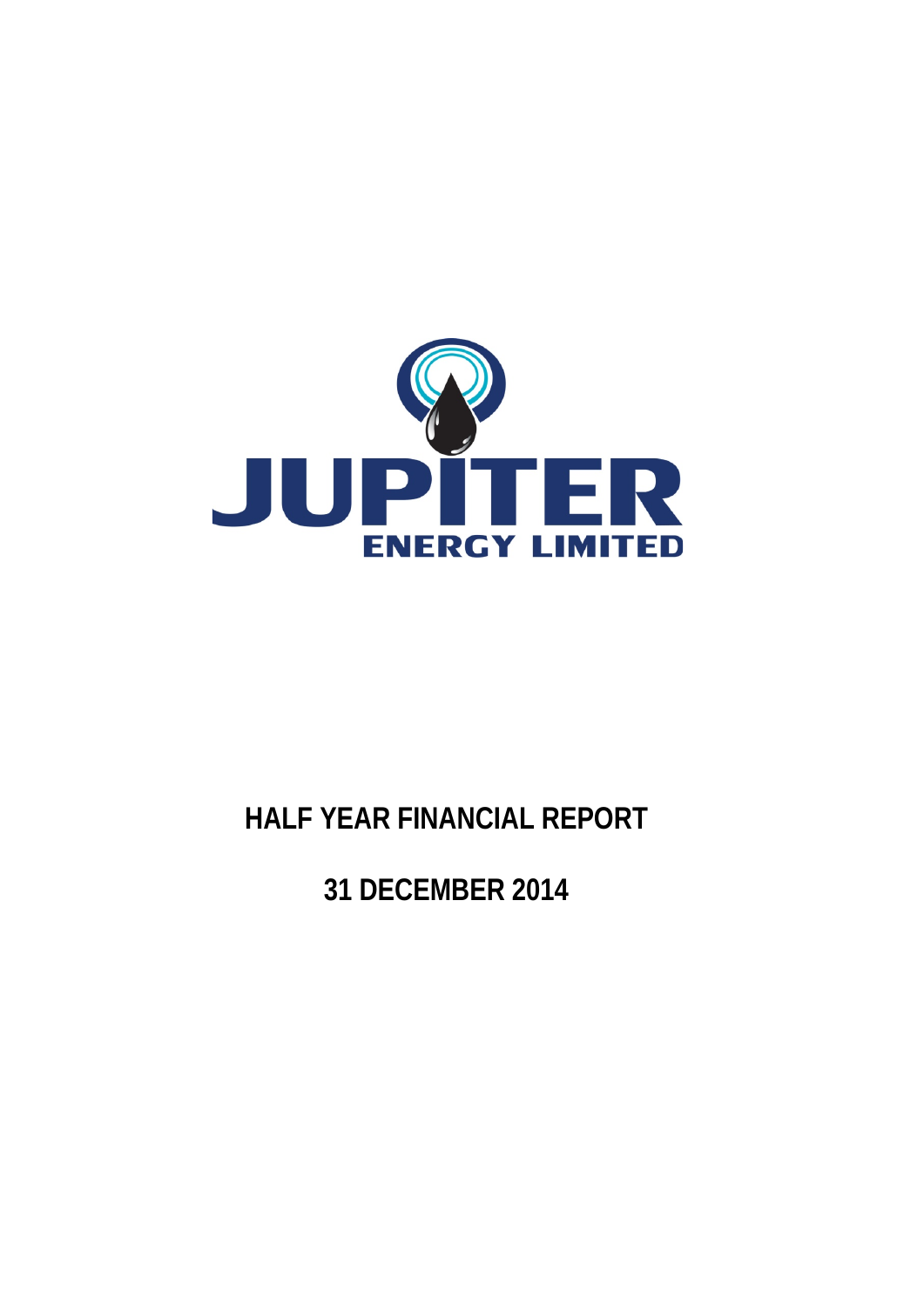## **CORPORATE DIRECTORY**

## **Directors and Officers**

*Geoff Gander Executive Chairman/CEO*

*Alastair Beardsall Non-Executive Director*

*Baltabek Kuandykov Non-Executive Director*

*Scott Mison Executive Director/Company Secretary* 

## **Principal and Registered Office**

Ground Floor **PO Box 1282**<br>10 Outram Street **PO Box 1282** 10 Outram Street West Perth Western Australia 6005

Western Australia 6872

| Telephone | +61 8 9322 8222        |
|-----------|------------------------|
| Facsimile | +61 8 9322 8244        |
| Email     | info@jupiterenergy.com |
| Website   | www.jupiterenergy.com  |

## **Auditors**

Ernst & Young 11 Mounts Bay Road Perth, Western Australia 6000

Telephone +61 8 9429 2222<br>Facsimile +61 8 9429 2436 Facsimile +61 8 9429 2436

## **Bankers**

National Australia Bank Limited Perth Central Business Banking Centre UB13.03, 100 St Georges Terrace Perth WA 6000

## **Share Registry**

Computershare Investor Services Pty Ltd Level 2, 45 St George's Terrace Perth, Western Australia 6000

Telephone 1300 557 010 (within Australia) +61 3 9415 4000 (outside Australia) Facsimile +61 8 9323 2033 Website www.computershare.com

## **ASX, AIM and KASE Codes**

Jupiter Energy Limited shares are listed on the Australian Securities Exchange under the code JPR, on the AIM Market of the London Stock Exchange under the code JPRL and on the Kazakh Stock Exchange under JPRL\_AU.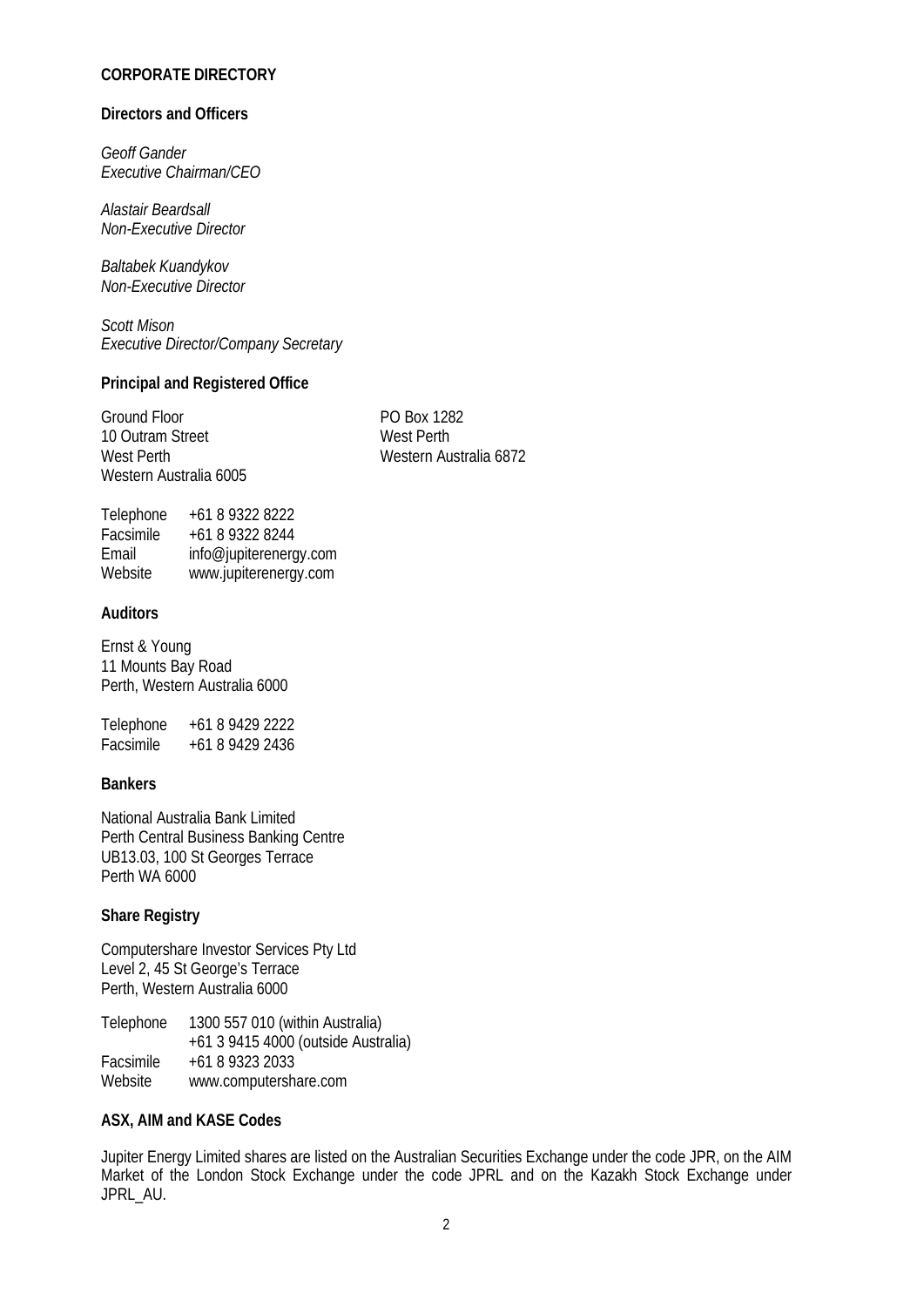## **DIRECTORS' REPORT**

Your directors submit the financial report of the consolidated entity for the half-year ended 31 December 2014.

## **Directors**

The names of directors who held office during or since the end of the half-year:

**Name Date of Appointment/Retirement** 

| Mr Geoff Gander<br>Mr Alastair Beardsall | Appointed Director 27 January 2005<br>Appointed Director 5 October 2010 |
|------------------------------------------|-------------------------------------------------------------------------|
| Mr Baltabek Kuandykov                    | Appointed Director 5 October 2010                                       |
| Mr Scott Mison                           | Appointed Director 31 January 2011                                      |

The directors have been in office since the beginning of the period unless otherwise stated.

## **Operating Results**

This review covers the 6 months from 1 July 2014 to 31 December 2014 and the "Subsequent Events" section includes any significant events that have occurred between 1 January 2015 and the release date of this report.

Total production for the period was 100,658 (2013: 112,000) barrels of oil. Revenue for the period was \$3,606,362 (2013: \$3,419,560).

The consolidated loss for the period after income tax was \$5,468,890 (2013: \$2,465,620).

At the end of December 2014, cash levels were \$5,654,052 (2013: \$2,197,490). Assets increased to \$74,409,695 (June 2014: \$59,218,198) and equity increased to \$44,307,008 (June 2014: \$39,830,138).

## **Review of Operations**

The six month period to 31 December 2014 ("the Review Period") was one of some progress but a degree of continued frustration with the slow in country approval processes and restricted funding both impacting the further development of the Block 31 licence area.

## **Production Report/Status of Well Licences:**

## *Production (J-50, J-51, J-52 and J-53 wells):*

During the Review Period, oil was produced from the J-50, J-51 and J-52 wells under their respective Trial Production Licences (TPL's). These three wells are located on the northern section of the permit and are part of the North Akkar (East Block) (J-50) and the East Akkar (J-51 and J-52) oilfields.

Total oil sold from the J-50, J-51 and J-52 wells during the review period amounted to ~100,000 barrels, at an average price of ~\$US34/barrel providing a cash inflow of \$US3.42 million (\$A 3.94m) that was used in funding general operations.

The J-53 well, which is also located on the Akkar East oilfield, was shut in for the entire Review Period, awaiting further remedial work before coming onto production. This work will be carried out when the appropriate funding and approvals are in place.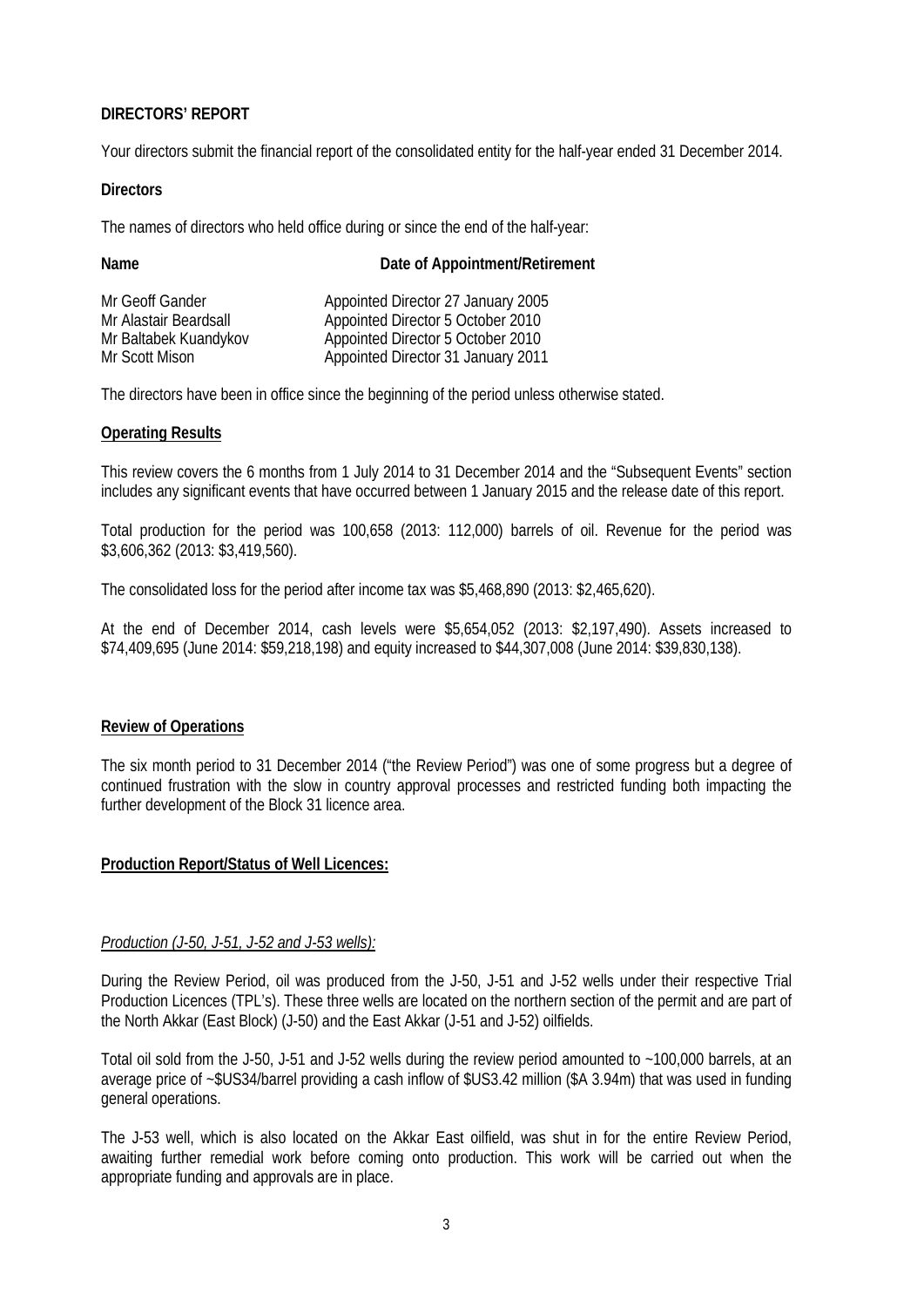## *Extension of the Exploration Period under Contract 2275*

During the Review Period, the Exploration Period was successfully extended until 29 December 2016. This extension means that the total Exploration Period under the licence will now be ten (10) years. During the Review Period, the Company also sought to extend the TPL's on the J-50, J-51, J-52 and J-53 wells.

## *Extension of Trial Production Licences – Akkar East oilfield (wells J-51, J-52 and J-53)*

The Company was successful in being granted an extension to the TPL's on the Akkar East oilfield (J-51, J-52 and J-53 wells) and these extensions will now run until 29 December 2016, the end of the Exploration Licence period.

The Company also received its emission permits for the J-51, J-52 and J-53 wells for the 2015 calendar year meaning that the wells have all the required approvals to operate under trial production during 2015.

## *J-50 Trial Production Licence*

The extension to the J-50 TPL was not approved by the authorities and as a result the well has been shut in since 29 December 2014.

The application is currently on hold as a result of the Kazakh Committee of Geology requesting resolution of the division of reserves associated with this well being finalised between the Company and its neighbour on the Akkar North structure.

The Company continues to work with the Ministry of Energy and the Committee of Geology on resolving this matter.

## *Shut in of Production*

On 19 February 2015 the Company announced that as a result of the dramatic drop in the price of world oil, the sales price being achieved for domestic oil in Kazakhstan had fallen to levels that made oil production from Block 31 uneconomic.

Details of the impact of this shut down in production are contained in the "Subsequent Events" section at the end of this Operations Report.

## **Drilling Report:**

#### *Well 19*

Well 19 is the Company's eighth well on Block 31. The well is located in an area of already existing C1 reserves, between the already existing J-51 and J-52 wells. The well spudded in December 2014 and further details on the results from the well are contained in the "Subsequent Events" section at the end of this Operations Report.

## **Oil Production and Revenues:**

Production for the review period was approximately 100,000 barrels, a slight decrease of ~10% on the 112,000 barrels produced in the corresponding Review Period in 2013 and a 31% increase from production in 2012 when approximately 77,000 barrels of oil were produced during the same Review Period.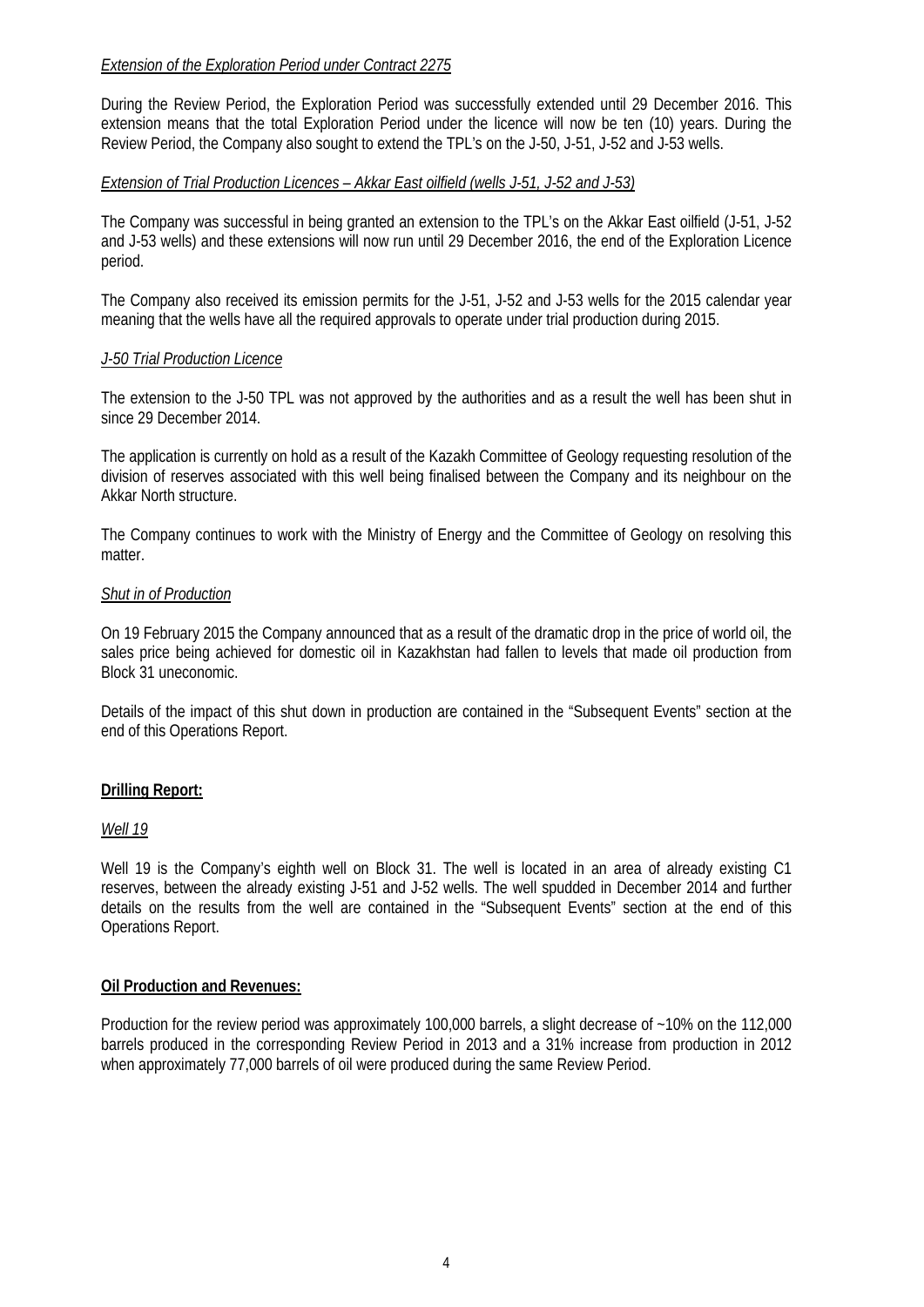

*Fig 1: Barrels produced – 6 month periods*

Revenues from oil sales in this Review Period amounted to \$A3.6m (\$US3.42m).

## **West Zhetybai Reserves Report:**

On 4 July 2014 the Company announced that the Preliminary Reserves Report for the West Zhetybai field had been approved by the relevant Kazakh State Authorities.

The West Zhetybai accumulation covers the area delineated by the J-55, J-58 and J-59 wells and reserves were evaluated for the T3<sup>1</sup>, T3<sup>2</sup>, T<sup>2</sup>A and T<sup>2</sup>B reservoir horizons. The State approved quantity of Oil in Place (OIP) for this area has been estimated at ~173.5 mmbbls (from all horizons) with preliminary recoverable reserves  $(C1 + C2)$  estimated at ~27.0 mmbbls.

The approved C1 reserves have been estimated at ~4.0 mmbbls and C2 reserves at ~23.0 mmbbls with the recoverable reserves calculated from the OIP using individual recovery factors for each horizon. The weighted average recovery rate approved by the authorities was ~15.5%. The best recovery is expected from the T2B horizon and when estimating C1 reserves in this horizon, a recovery factor of 21.8% was used. This rate was based on production data from nearby fields that have been producing for several years.

The proportion of approved C1 to C1+C2 reserves indicates the need for (i) further testing of the J-55 and J-59 wells and (ii) drilling of additional appraisal wells on the field. The Company currently plans, subject to receipt of additional funding, to drill at least two more wells on the area before submitting its Final Reserves Report for West Zhetybai. Completion of this work should see existing C2 reserves moved into the C1 category as well as the identification of further C1 and C2 reserves.

## *Comment on the West Zhetybai Reserve Figures*

Almost all the decrease in the reserves approved for West Zhetybai results as compared to the initial reserves submitted to the authorities for approval in September 2013 result from the reduction in the C2 reserves from  $~58.9$  mmbbls to  $~23.0$  mmbbls.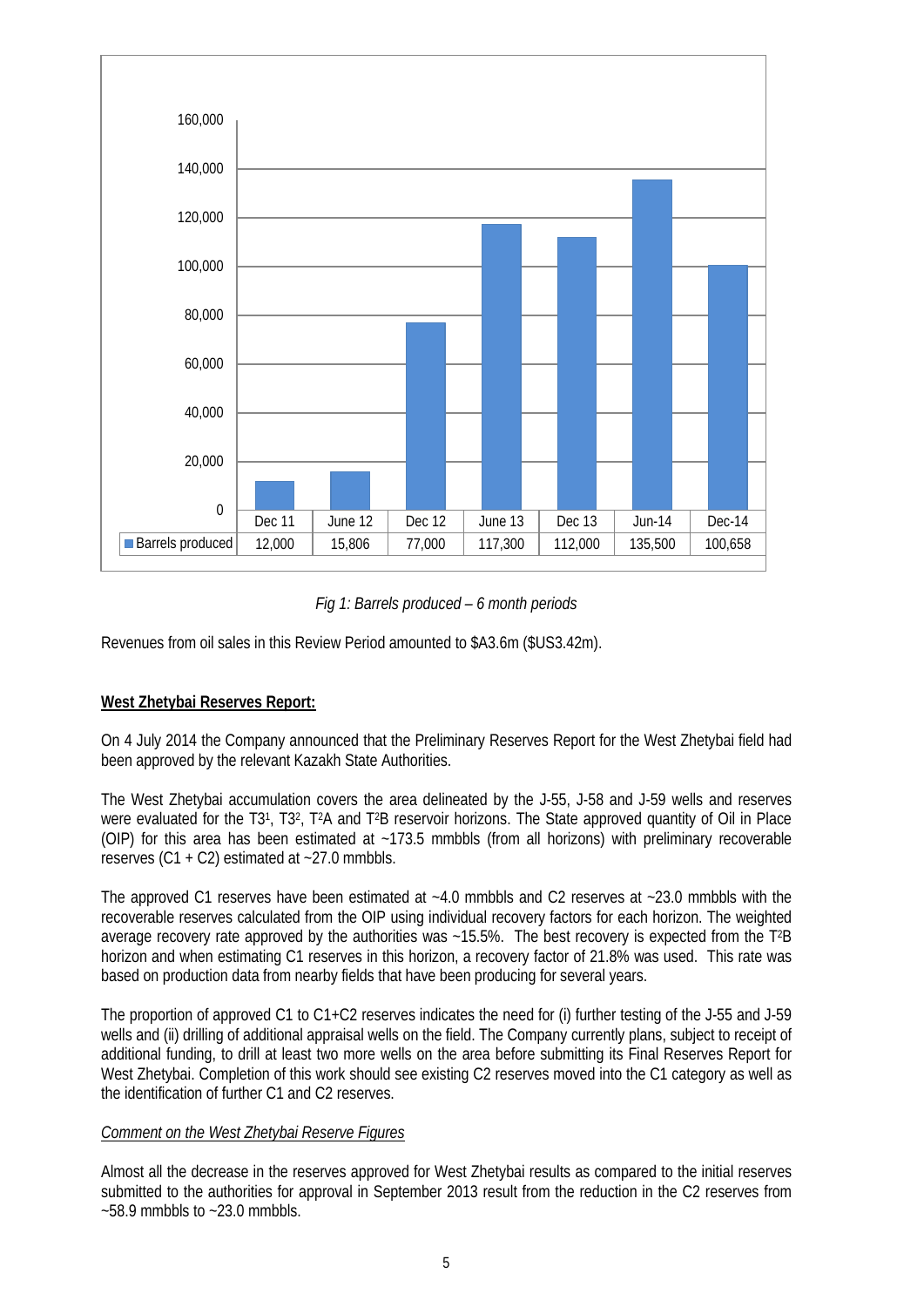The reduction in the C2 reserves was as a result of a number of factors:

- A weighted average recovery factor of ~15.5% used for calculating C2 reserves as compared to a 27.2% recovery factor used when the initial report was prepared in 2013. The 27.2% recovery rate was based on modelling carried out by local Kazakh institute Reservoir Evaluation Services LLC ("RES") and the production data obtained from Jupiter's operations since 2010.
- The authorities taking a view that there was insufficient test data from the J-55 well to demonstrate recoverable reserves from the area around this well.
- The need for further appraisal in-fill drilling between the existing J-55, J-58 and J-59 wells; the distance between each well is ~4km compared to a distance of ~2km between wells (as is the case on the Akkar East field) as generally expected by the authorities.

In addition, more recent Pressure Volume Temperature (PVT) analysis indicated a less favourable oil volume (shrinkage) factor that also resulted in a reduction in the reserves that were approved.

The key point to note is that the approval of the Preliminary Reserves Report for West Zhetybai enabled the TPL application process to begin and during the three year TPL phase further appraisal work on West Zhetybai will be carried out before a Final Reserves Report is prepared.

## *Status of West Zhetybai Wells*

J-58 and J-59 are both currently suspended awaiting approval of their respective TPL's. After the TPL's are granted wells J-58 will be put on production from the T2B horizon, and J-59 will be used to test the potential of the shallow Jurassic horizon before being completed for production from the T2B horizon. This work will be subject to a recovery in the Kazakh domestic oil price (J-58) and the requisite funding being in place (J-59).

Further remedial work will be carried out on J-55 to determine if commercial production can be established and this work will require separate approvals from the relevant bodies.

## **Funding and Capital Management:**

As at 31 December 2014, the Company had 153,377,693 listed shares trading under the ASX ticker "JPR", the AIM ticker "JPRL" and the KASE ticker "AU\_JPRL".

The Company has no options, listed or unlisted, on issue.

The Company has on issue \$US15.5m in Series B Convertible Notes made up of 12,400,000 Notes with a conversion price of \$US1.25 per Note; interest on the Notes is accrued at 12% per annum and will become payable when the Notes are repaid or converted into shares. The Series B Convertible Notes were issued on 20 September 2013, have a three (3) year term and fall due for repayment (including accrued interest) on 20 September 2016 unless converted/repaid at an earlier date.

As announced on 17 November 2014, independent shareholders approved amendments to the terms of the Series B Convertible Notes at the 2014 AGM such that in the event of a capital raising at a price lower than \$US1.25 per share, the Convertible Notes may be converted at this lower price.

On 7 October 2014 the Company announced it had received \$US5m of funding from its largest shareholder, Waterford Petroleum Limited.

The funding was by way of a Promissory Note with the following key terms:

- Amount: \$US5m.
- Repayable in full on 30 June 2015 or when the Company raises a minimum of \$US20m (whichever is sooner). The raising may be via equity, debt or a combination of both.
- Amount repayable may be set off against payment for future equity investment.
- Coupon Rate: 12% with any interest being accrued to maturity and able to be offset against payment for future equity investment.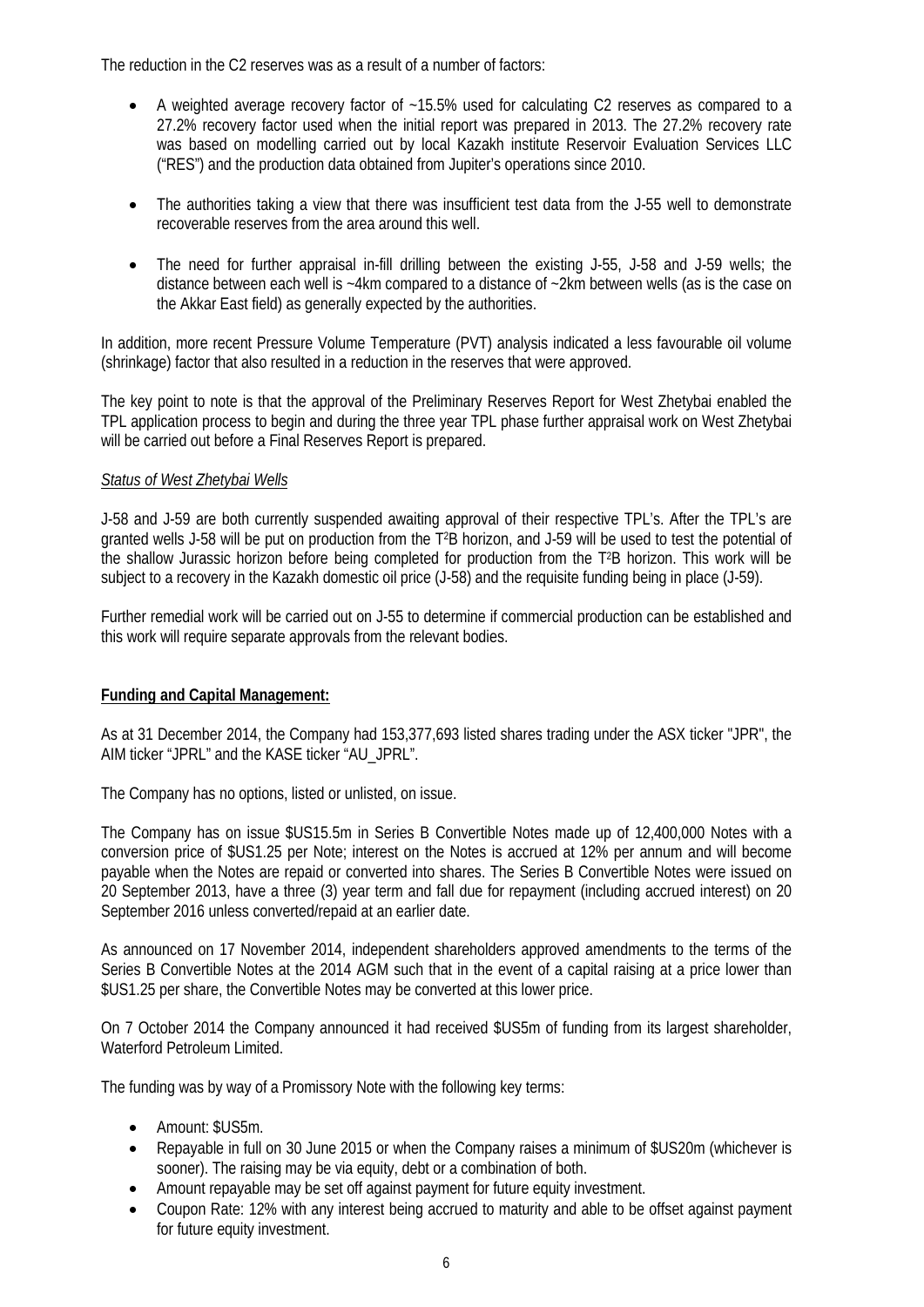The funds were primarily raised to drill, complete and test Well 19.

As a 31 December 2014, a total of 8,075,000 unvested Performance Rights expired and there are now no Performance Rights on issue.

The Company is still reviewing its ongoing funding requirements for 2015-2016 and the directors are exploring a range of options for financing the further development of the East Akkar field during 2015 and beyond, to the stage where export oil sales are being achieved and further development of the field is self-funding; these options may include the further issue of new equity, reserve based debt, convertible debt or a combination of these and other funding instruments.

Once the appropriate funding has been secured, the further development of the Akkar East field, and in particular building of the topside infrastructure including a processing facility and gas separation plant, will be accelerated.

As at 28 February 2015, the Company had available cash reserves of A\$3.1 million. In the short term, it is expected that any cost savings bought about through the shutting-in of production will be offset by the cost of restructuring the Company and accordingly the Company will need to raise additional capital during the first quarter of 2015. Progress is being made in terms of various sources of funding and the Company will provide a further update as soon as the funding has been finalised.

## **2014 Annual General Meeting:**

The 2014 Annual General Meeting was held on Tuesday 11 November 2014 and all Resolutions were passed on a show of hands.

## **Amendments to Kazakh Sub Surface Laws:**

On 29 December 2014 the Kazakh Government wrote into law a number of amendments to the Sub Surface laws that regulate the oil sector in Kazakhstan; these changes became effective on 9 January 2015.

In relation to the Company, the key change relates to the various Articles associated with the government's preemptive right when a Company is seeking to issue new shares to facilitate a capital raising. The approval process needed in order to raise capital has traditionally been time consuming and somewhat complicated. Changes to Article 12 of the Sub Surface law means that this pre-emptive right is now limited to what are deemed "strategic deposits" by the State. Block 31 is not on the list of "strategic deposits".

However it should be noted that the wording of Article 13 has not been amended and when read literally it can be construed to mean that any deposit is still subject to the traditional pre-emptive right. Inquiries are being made in relation to trying to clarify the wording of Article 13.

In addition, Article 36 remains in place and this means that permission to issue new shares must still be received from the Ministry of Energy before proceeding.

However, this is clearly a positive development and overall the application/approval process should be reduced in terms of complexity and time in future.

## **Subsequent Events:**

## *Production from J-51 and J-52 Wells:*

On 19 February 2015 the Company announced that as a result of the dramatic drop in the price of world oil, the sales price being achieved for domestic oil in Kazakhstan had fallen to levels that made oil production from Block 31 uneconomic.

As such, the Company has now ceased production from both of its producing Akkar East wells (J-51 and J-52) until the domestic oil price improves. The shutting in of production has meant that the Company has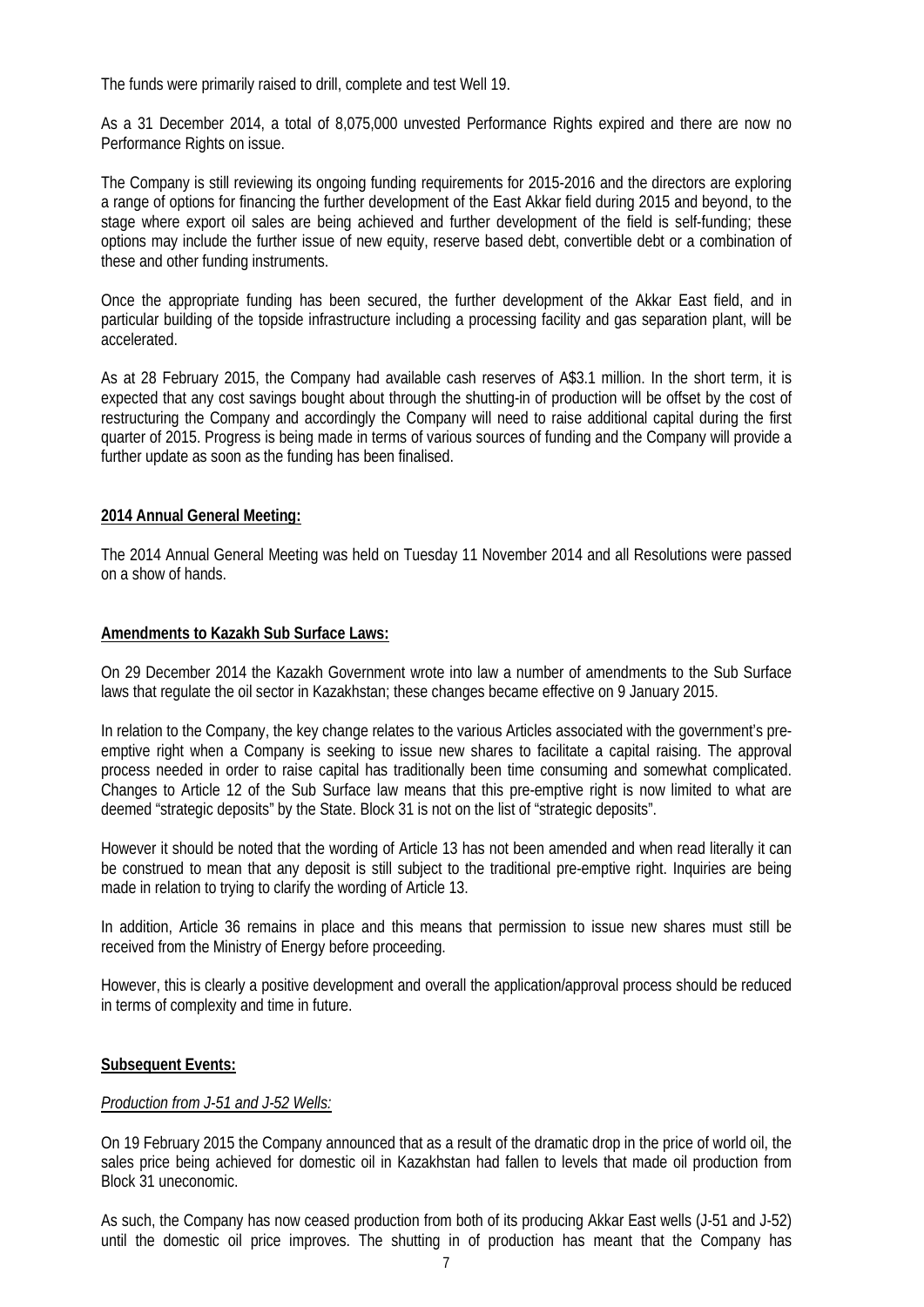restructured its staffing requirements as well as contracts with several suppliers of services to the field. Post the restructure, overall monthly operating costs are expected to be reduced by ~40% providing an annual saving in running costs of over \$US2 million.

The Company will continue to ensure it meets its obligations in terms of the testing of the various wells under the terms of their respective TPL's.

## *Drilling of Well 19:*

On 25 February 2015, the Company announced that well 19 reached a total depth of 3,068m after 53 days of drilling; open hole was acquired and production casing was being run in preparation for a brief period of well testing.

Hydrocarbon shows while drilling, mud logging, and subsequent open hole wireline logs all indicated hydrocarbons in the Mid Triassic reservoir. The open hole logs indicated good levels of oil saturation and porosity, similar to that of the J-51 and J-52 wells which were also drilled on the same structure.

Analysis by local independent consulting firm Reservoir Evaluation Services LLC ("RES") confirmed some 99.4m Total Vertical Depth Sub Sea (TVDSS) of gross reservoir and approximately 84.6m (TVDSS) of net pay at the Middle Triassic T2B carbonate reservoir unit, the primary reservoir objective in the well.

In addition, analysis also confirmed an additional 15.4m (TVDSS) of gross reservoir and approximately 10.4m (TVDSS) of net pay at the Middle Triassic T2A carbonate reservoir unit.

A cut off of 3.8% porosity was used in the RES analysis.

The production casing has now been run and cemented in place, and preparations are underway for the Mid Triassic T2B to be perforated and a brief well test will then be completed to perform pressure transient analysis and evaluate the properties of the reservoir.

The well will then be shut in. Whilst the well is already approved for trial production, the well is being shut in with the remainder of the Akkar East wells until such time that domestic oil process make trial production operations economically viable.

It is expected that the completion and testing of Well 19 will be finalised by mid-April 2015. The timing of the drilling of any further wells remains dependent on when future funding becomes available.

There are no further "Subsequent Events" to report prior to the release of this report.

## **Summary:**

The Company has endured a somewhat frustrating six month period with progress inhibited by a combination of numerous lengthy approval processes and restricted funding. The dramatic fall in world oil prices and the knock on effect this has had on domestic oil prices in Kazakhstan has also impacted the business and a decision was made in February 2015 to shut in production from all wells until domestic oil prices improve to an economic level. However the decision to shut-in non-commercial production will not alter the strategy to invest, subject to appropriate financing, to acquire land and explore for additional reserves and resources and negotiations regarding additional land extensions to the permit area are ongoing.

That said, since acquiring an exploration permit in 2008, independent reserve reports continue to confirm that that Jupiter has now discovered two sizeable oilfields with significant reserves and resources. In addition, oil production has moved from zero at the beginning of 2011 to over 230,000 barrels for calendar year 2014, with 2014 calendar year revenues reaching \$A8.75 million (\$US7.568m).

The goal of developing Jupiter Energy into a full cycle E&P company with a meaningful production profile and sizeable 2P reserves base remains the key objective for the Board and Management and the Company remains confident of continuing to make progress towards achieving this goal during 2015/16.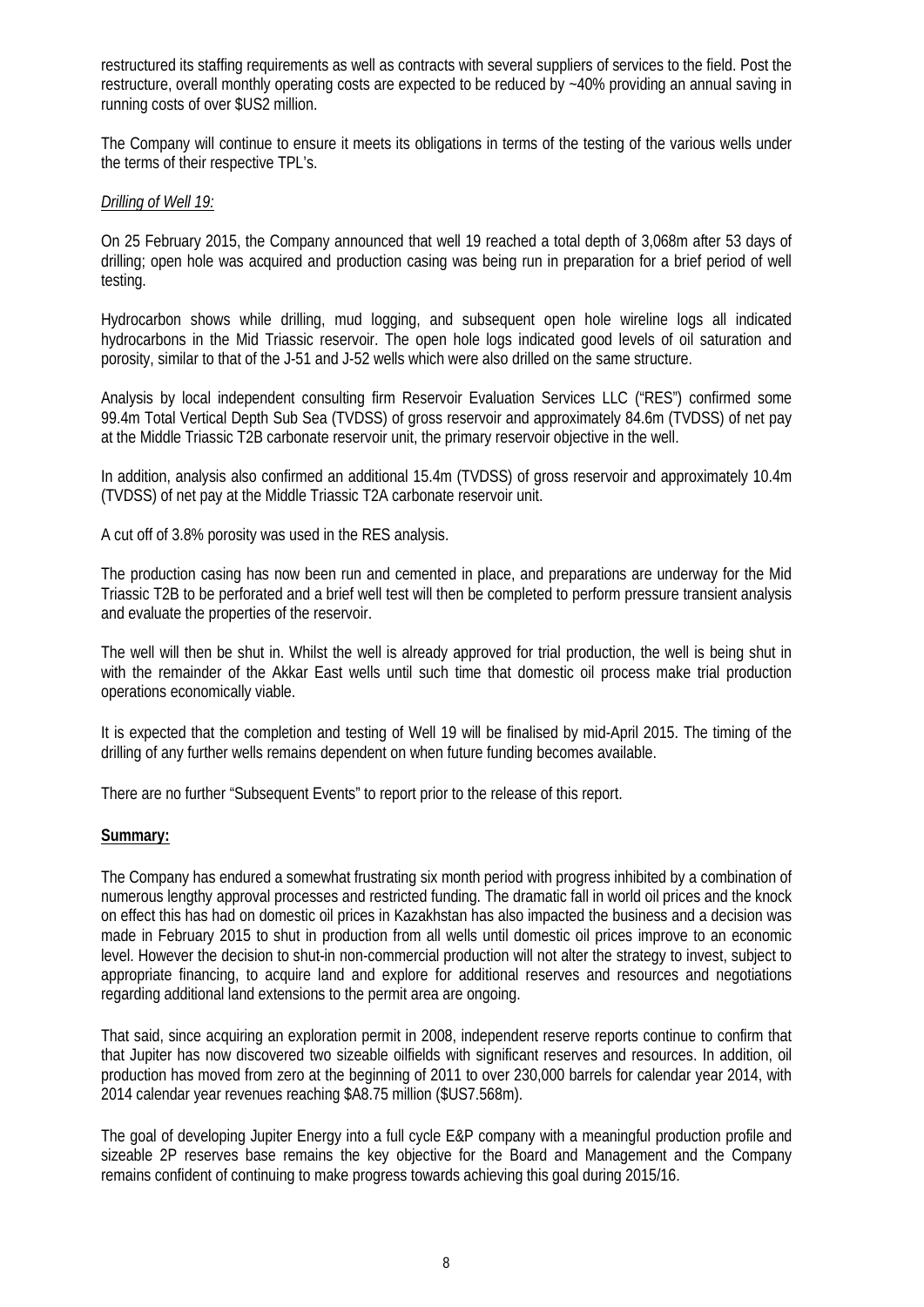## **Competent Persons Statements:**

## General

Keith Martens, BSc Geology and Geophysics, with over 35 years' oil & gas industry experience, is the qualified person who has reviewed and approved the technical information contained in this report.

## Independent Reserves Analysis - RES:

The information in this announcement which relates to the C1 and C2 Block 31 reserve estimations is based on information compiled by Reservoir Evaluation Services LLP ("RES"); a Kazakh based oil & gas consulting company that specialises in oil & gas reserve estimations. RES has used the Kazakh Reserve classification system in determining their estimations. RES has sufficient experience which is relevant to oil & gas reserve estimation and to the specific permit in Kazakhstan to qualify as competent to verify the information pertaining to the C1 and C2 reserve estimations. RES has given and not withdrawn its written consent to the inclusion of the C1 and C2 reserve estimations in the form and context in which they appear in this announcement. RES has no financial interest in the Company

## *Auditor's Independence Declaration*

In accordance with section 307C of the Corporations Act 2001, the Directors have obtained a declaration of independence from Ernst & Young, the consolidated entity's auditors. The independence declaration is included at page 10 of the financial report.

Dated at Perth on 13 March 2015.

This report is signed in accordance with a resolution of the Board of Directors.

**G A Gander Executive Chairman/CEO**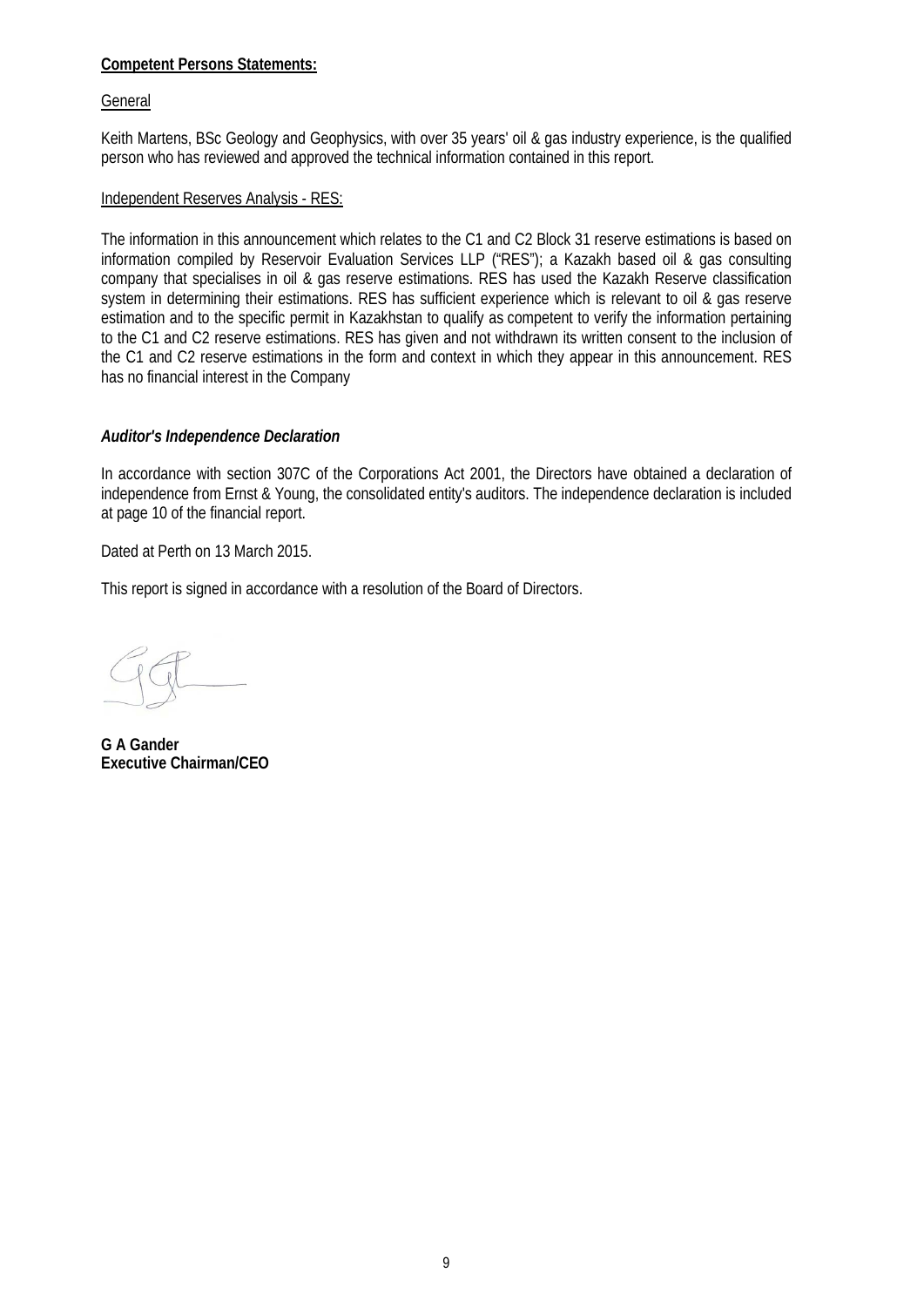

Ernst & Young 11 Mounts Bay Road Perth WA 6000 Australia GPO Box M939 Perth WA 6843

Tel: +61 8 9429 2222 Fax: +61 8 9429 2436 ey.com/au

## **Auditor's Independence Declaration to the Directors of Jupiter Energy Limited**

In relation to our review of the financial report of Jupiter Energy Limited for the half year ended 31 December 2014, to the best of my knowledge and belief, there have been no contraventions of the auditor independence requirements of the *Corporations Act 2001* or any applicable code of professional conduct.

have แห้ น

Ernst & Young

R J Curtin Partner 13 March 2015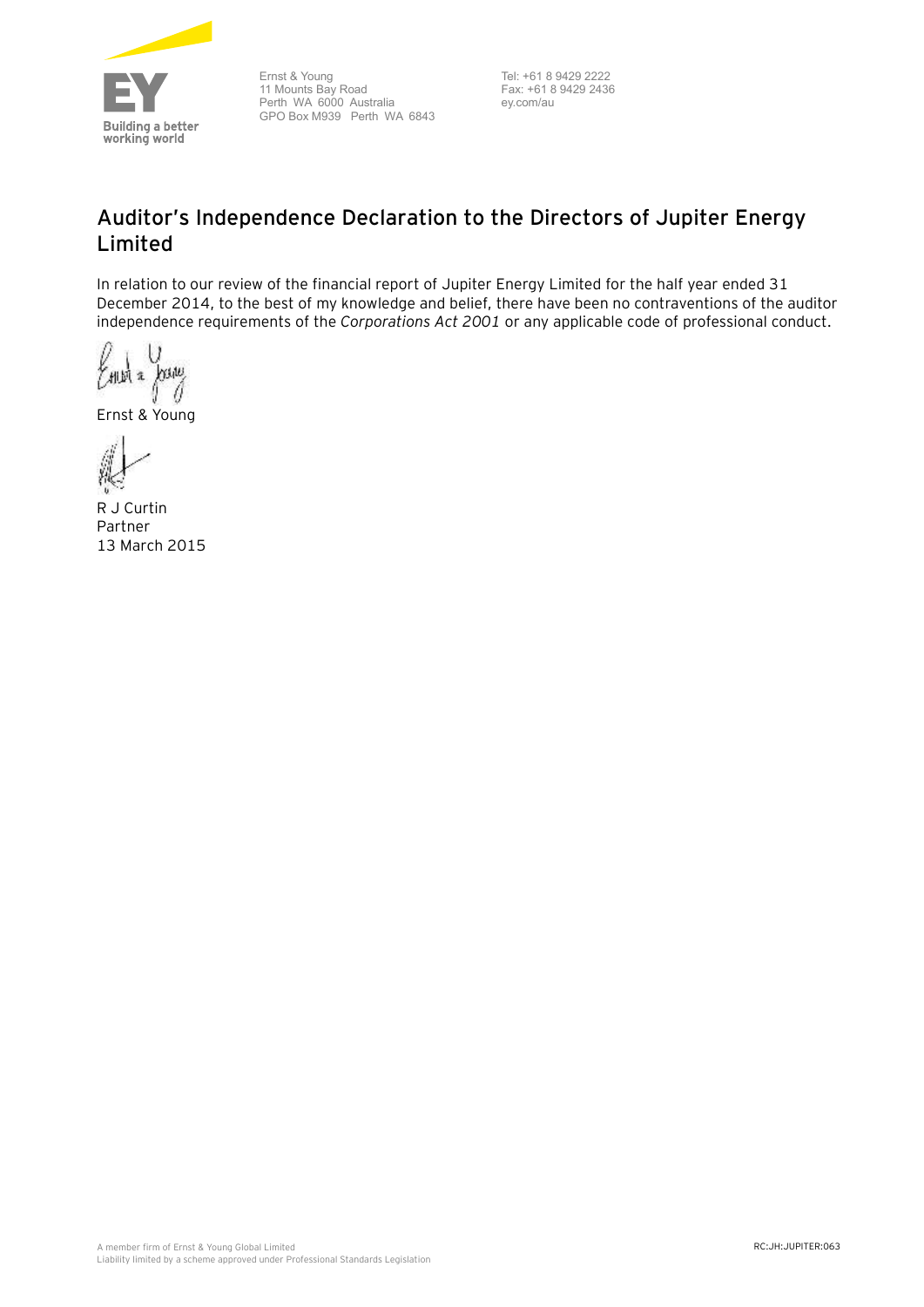

Ernst & Young 11 Mounts Bay Road Perth WA 6000 Australia GPO Box M939 Perth WA 6843

Tel: +61 8 9429 2222 Fax: +61 8 9429 2436 ey.com/au

## **Independent auditor's report to the members of Jupiter Energy Limited**

## **Report on the half-year financial report**

We have reviewed the accompanying half-year financial report of Jupiter Energy Limited, which comprises the consolidated statement of financial position as at 31 December 2014, the consolidated statement of comprehensive income, consolidated statement of changes in equity and consolidated statement of cash flows for the half-year ended on that date, notes comprising a summary of significant accounting policies and other explanatory information, and the directors' declaration of the consolidated entity comprising the company and the entities it controlled at the half-year end or from time to time during the half-year.

## **Directors' responsibility for the financial report**

The directors of the company are responsible for the preparation of the half-year financial report that gives a true and fair view in accordance with Australian Accounting Standards and the Corporations Act 2001 and for such internal controls as the directors determine are necessary to enable the preparation of the half-year financial report that is free from material misstatement, whether due to fraud or error.

## **Auditor's responsibility**

Our responsibility is to express a conclusion on the half-year financial report based on our review. We conducted our review in accordance with Auditing Standard on Review Engagements ASRE 2410 Review of a Financial Report Performed by the Independent Auditor of the Entity, in order to state whether, on the basis of the procedures described, we have become aware of any matter that makes us believe that the financial report is not in accordance with the Corporations Act 2001 including: giving a true and fair view of the consolidated entity's financial position as at 31 December 2014 and its performance for the halfyear ended on that date; and complying with Accounting Standard AASB 134 Interim Financial Reporting and the Corporations Regulations 2001 . As the auditor of Jupiter Energy Limited and the entities it controlled during the half-year, ASRE 2410 requires that we comply with the ethical requirements relevant to the audit of the annual financial report.

A review of a half-year financial report consists of making enquiries, primarily of persons responsible for financial and accounting matters, and applying analytical and other review procedures. A review is substantially less in scope than an audit conducted in accordance with Australian Auditing Standards and consequently does not enable us to obtain assurance that we would become aware of all significant matters that might be identified in an audit. Accordingly, we do not express an audit opinion.

## **Independence**

In conducting our review we have complied with the independence requirements of the Corporations Act 2001. We have given to the directors of the company a written Auditor's Independence Declaration, a copy of which is included in the directors' report.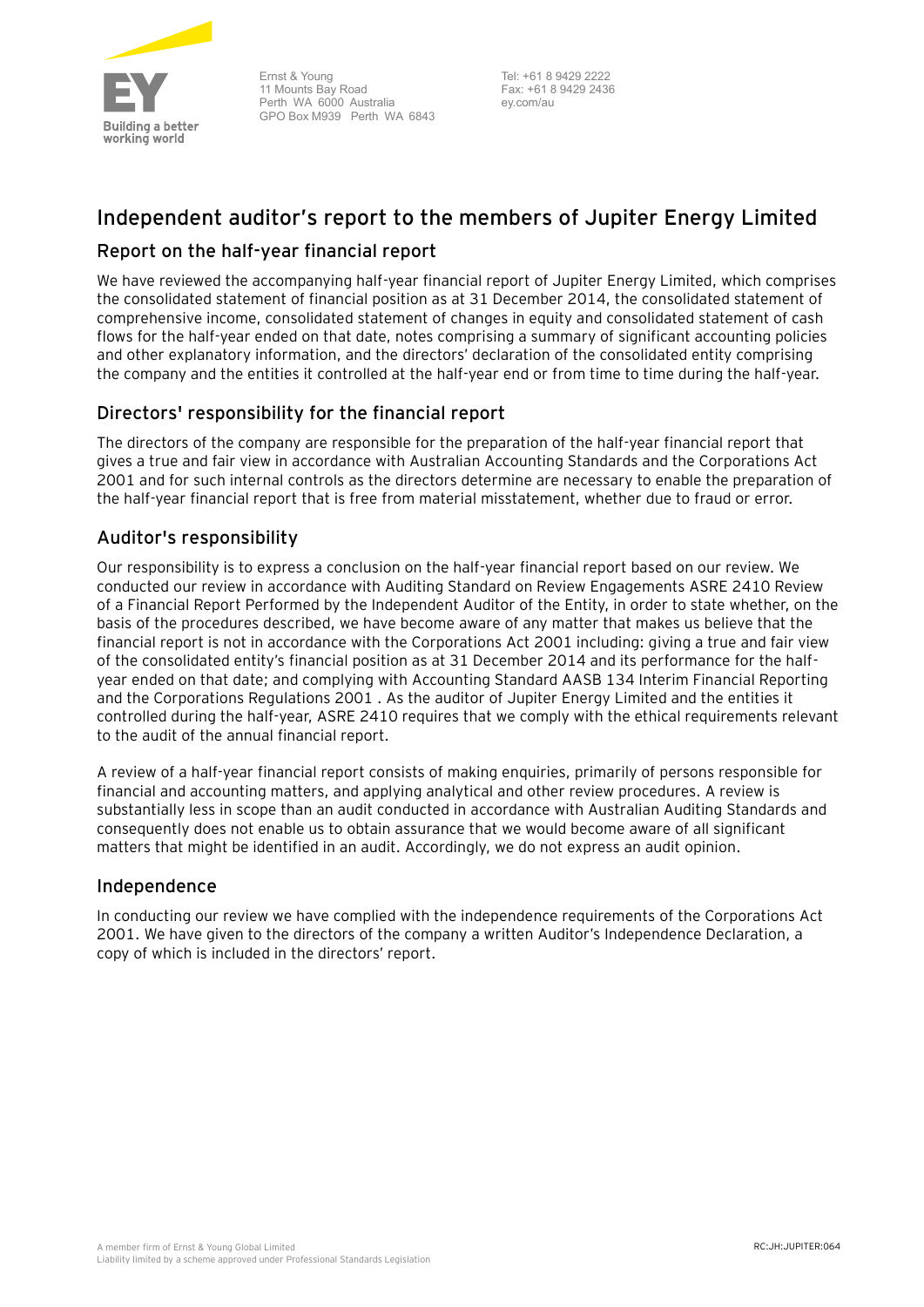

## **Opinion**

Based on our review, which is not an audit, we have not become aware of any matter that makes us believe that the half-year financial report of Jupiter Energy Limited is not in accordance with the Corporations Act 2001, including:

- a) giving a true and fair view of the consolidated entity's financial position as at 31 December 2014 and of its performance for the half-year ended on that date; and
- b) complying with Accounting Standard AASB 134 Interim Financial Reporting and the Corporations Regulations 2001.

## **Emphasis of matter**

Without qualifying our conclusion, we draw attention to Note 2(a). The matters, as set forth in Note 2(a), indicate the existence of a material uncertainty that may cast significant doubt on the consolidated entity's ability to continue as a going concern and therefore, the consolidated entity may be unable to realise its assets and discharge its liabilities in the normal course of business.

huw । धो अ

Ernst & Young

R J Curtin Partner Perth 13 March 2015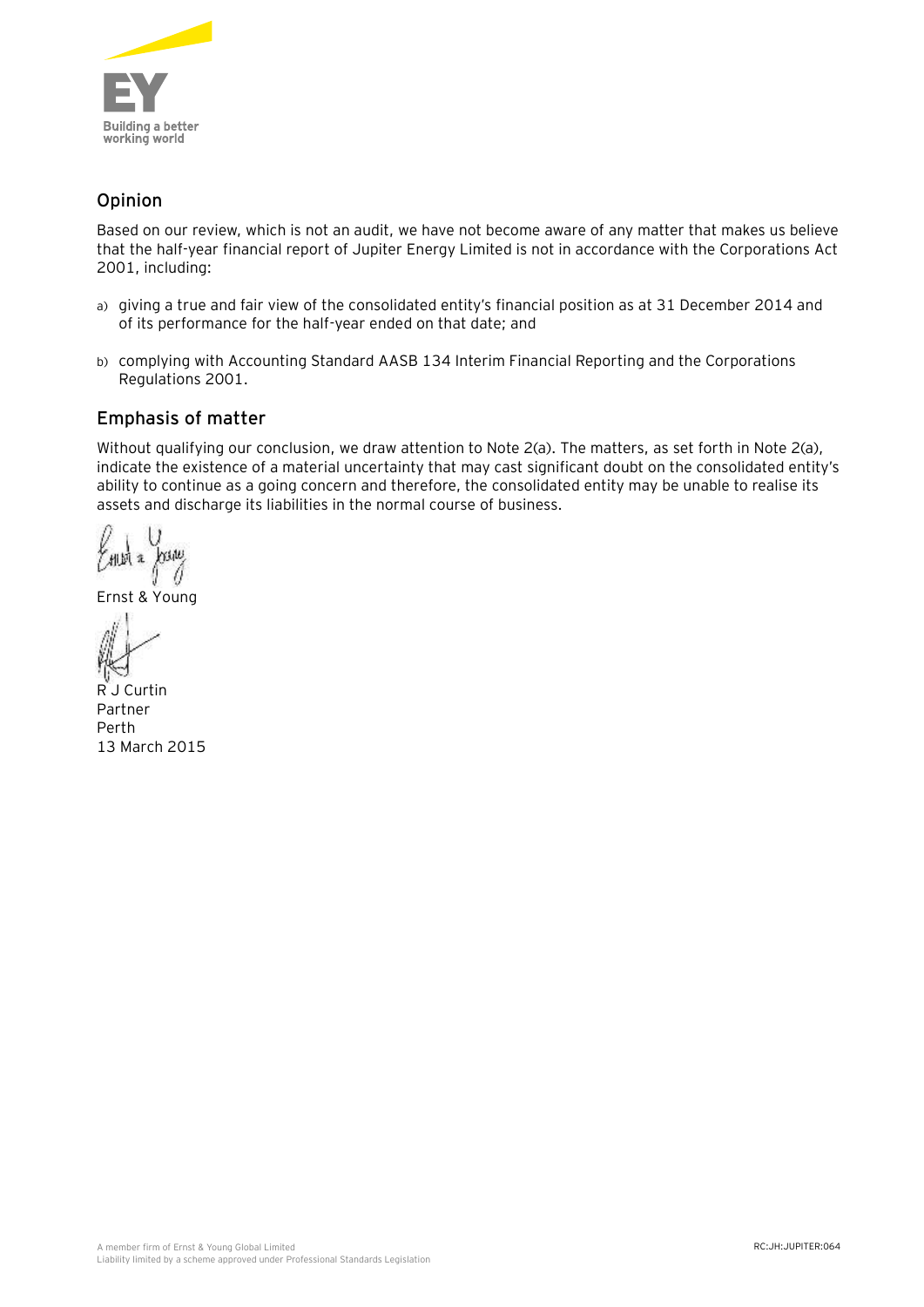## **DIRECTORS' DECLARATION**

In accordance with a resolution of the Directors of Jupiter Energy Limited, I state that:

In the opinion of the Directors:

- a. The financial statements and notes of the consolidated entity are in accordance with the Corporations Act 2001, including:
	- I. giving a true and fair view of the financial position of the consolidated entity as at 31 December 2014 and the performance for the half-year ended on that date, and
	- II. complying with Accounting Standard AASB 134 "Interim Financial Reporting" and the Corporations Regulations 2001; and
- b. Subject to the matters disclosed at note 2, there are reasonable grounds to believe that the company will be able to pay its debts as and when they become due and payable.

This declaration is made in accordance with a resolution of the Board of Directors.

**G A Gander Executive Chairman/CEO**

Signed at Perth 13 March 2015.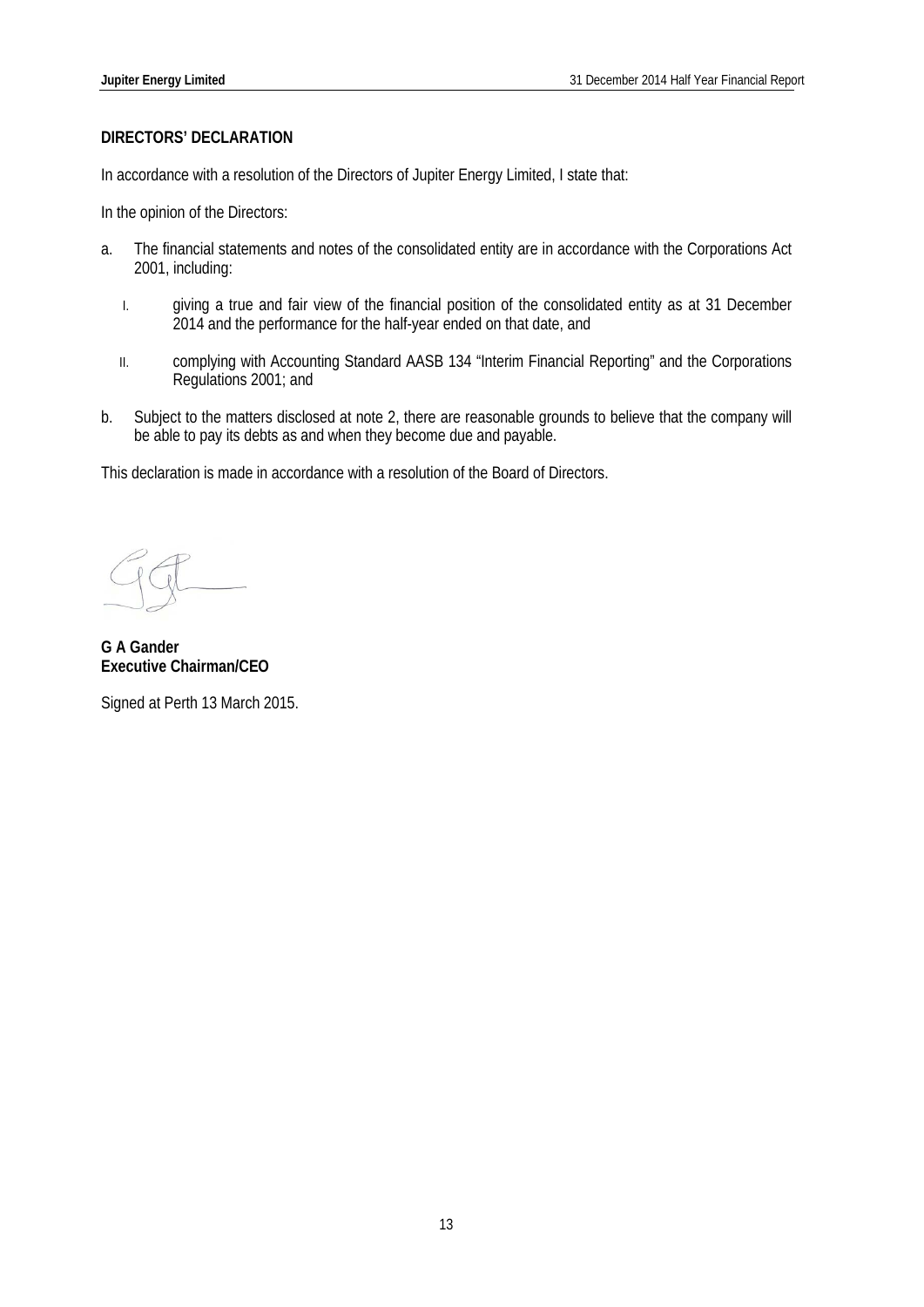## **STATEMENT OF COMPREHENSIVE INCOME FOR THE HALF YEAR ENDED 31 DECEMBER 2014**

|                                                                                           | <b>Consolidated Entity</b> |                                   |                                   |  |
|-------------------------------------------------------------------------------------------|----------------------------|-----------------------------------|-----------------------------------|--|
|                                                                                           | Note                       | 6 months to<br>31 Dec 2014<br>\$Α | 6 months to<br>31 Dec 2013<br>\$Α |  |
| Revenue                                                                                   |                            | 3,606,362                         | 3,419,560                         |  |
| Cost of sales                                                                             |                            | (2,424,512)                       | (2,587,171)                       |  |
| Gross profit                                                                              |                            | 1,181,850                         | 832,389                           |  |
| Other income                                                                              |                            |                                   | (291, 468)                        |  |
| Gain on derivative financial instrument                                                   |                            | 68,200                            | 467,023                           |  |
| Loss on extinguishment of convertible notes                                               |                            |                                   | (295, 194)                        |  |
| Foreign currency (loss)                                                                   |                            | (2,814,375)                       |                                   |  |
| General and administrative costs                                                          |                            | (1,830,127)                       | (2,250,560)                       |  |
| Impairment                                                                                |                            | (743, 311)                        |                                   |  |
| <b>Operating loss</b>                                                                     |                            | (4, 137, 763)                     | (1,537,810)                       |  |
| Finance income                                                                            |                            | 12,919                            | 11,366                            |  |
| Finance costs                                                                             |                            | (1,344,046)                       | (939, 176)                        |  |
| Loss before tax                                                                           |                            | (5,468,890)                       | (2,465,620)                       |  |
| Income tax expense                                                                        |                            |                                   |                                   |  |
| Loss after income tax                                                                     |                            | (5,468,890)                       | (2,465,620)                       |  |
| Other comprehensive income                                                                |                            |                                   |                                   |  |
| Items that may be reclassified to profit and loss                                         |                            |                                   |                                   |  |
| Foreign currency translation                                                              |                            | 9,877,584                         | 1,284,500                         |  |
| Total comprehensive loss for the period                                                   |                            | 4,408,694                         | (1, 181, 120)                     |  |
| Loss per share attributable to ordinary equity holders of<br>the parent (cents per share) |                            |                                   |                                   |  |
| Basic loss per share                                                                      |                            | (3.57)                            | (1.61)                            |  |
| Diluted loss per share                                                                    |                            | (3.57)                            | (1.61)                            |  |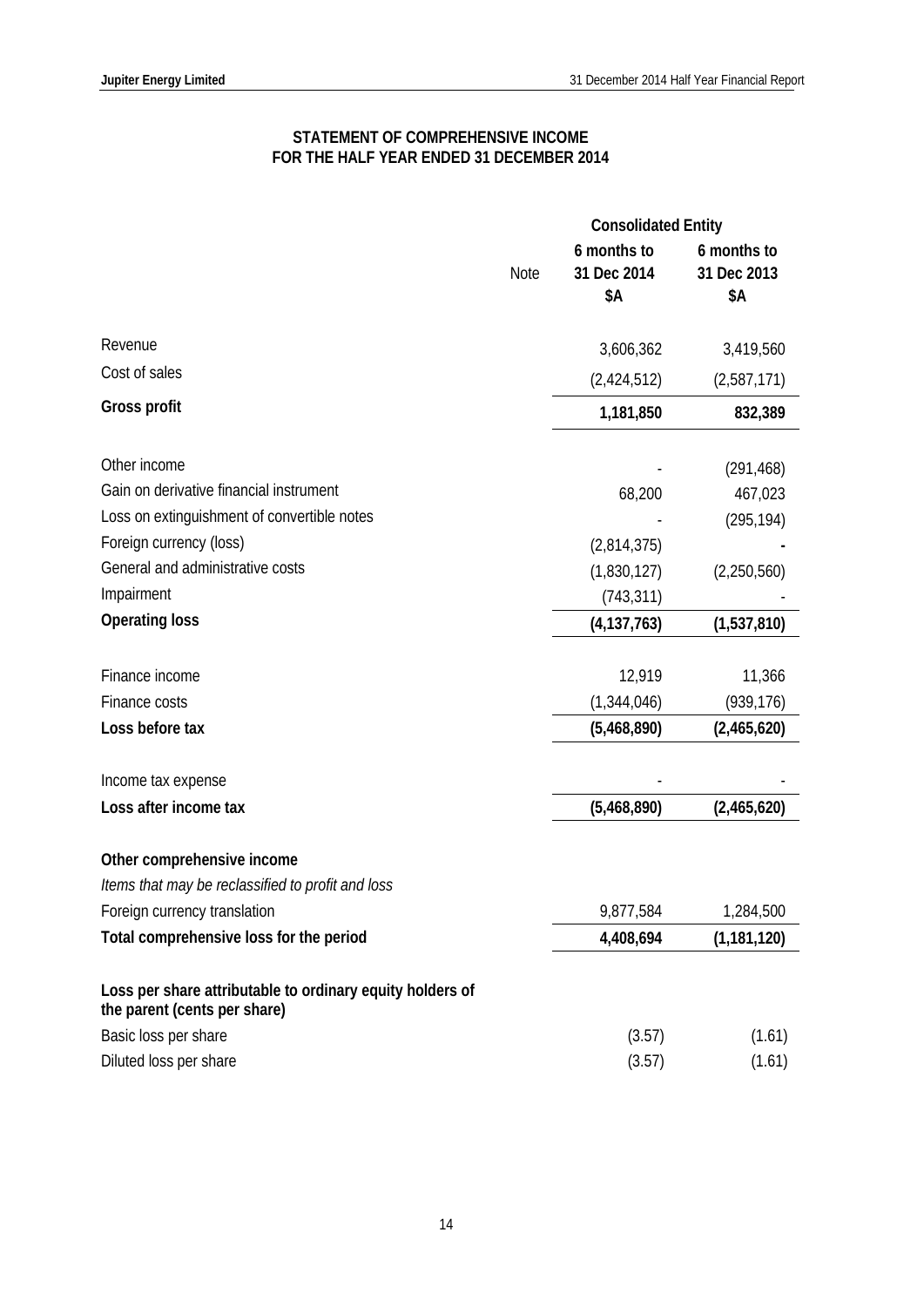*The above Statement of Comprehensive Income should be read in conjunction with the accompanying notes.*

## **STATEMENT OF FINANCIAL POSITION AS AT 31 DECEMBER 2014**

|                                        | Note | 31 Dec 2014<br>\$Α | 30 June 2014<br>\$Α |
|----------------------------------------|------|--------------------|---------------------|
| <b>ASSETS</b>                          |      |                    |                     |
| <b>Current Assets</b>                  |      |                    |                     |
| Cash and cash equivalents              | 4    | 5,654,053          | 1,285,358           |
| Trade and other receivables            |      | 289,138            | 1,296,631           |
| Other current assets                   |      | 750,636            | 268,880             |
| Inventories                            |      | 91,674             | 49,606              |
| <b>Total Current Assets</b>            |      | 6,785,501          | 2,900,475           |
| <b>Non-Current Assets</b>              |      |                    |                     |
| Trade and other receivables            |      | 3,587,549          | 2,522,291           |
| Oil and gas properties                 | 6    | 23,472,759         | 20,283,793          |
| Plant and equipment                    |      | 1,077,755          | 1,042,508           |
| Exploration and evaluation expenditure | 5    | 38,880,949         | 31,986,316          |
| Other financial assets                 |      | 605,184            | 482,815             |
| <b>Total Non-Current Assets</b>        |      | 67,624,196         | 56,317,723          |
| <b>Total Assets</b>                    |      | 74,409,696         | 59,218,198          |
| <b>Current Liabilities</b>             |      |                    |                     |
| Trade and other payables               | 7    | 2,273,762          | 1,030,222           |
| Deferred revenue                       |      | 208,798            | 844,773             |
| Provisions                             |      | 68,319             | 58,061              |
| Other financial liabilities            | 8    | 6,312,767          |                     |
| Derivative liability                   | 8    | 161,200            | 229,400             |
| <b>Total Current Liabilities</b>       |      | 9,024,846          | 2,162,456           |
| <b>Non-current Liabilities</b>         |      |                    |                     |
| Provisions                             |      | 223,397            | 294,538             |
| Other financial liabilities            | 8    | 20,854,445         | 16,931,066          |
| <b>Total Non-Current Liabilities</b>   |      | 21,077,842         | 17,225,604          |
| <b>Total Liabilities</b>               |      | 30,102,688         | 19,388,060          |
| <b>Net Assets</b>                      |      | 44,307,008         | 39,830,138          |
| Equity                                 |      |                    |                     |
| Contributed equity                     | 9    | 85,633,935         | 85,633,935          |
| Share based payment reserve            |      | 5,764,014          | 5,695,838           |
| Foreign currency translation reserve   |      | (1,696,130)        | (11, 573, 714)      |
| <b>Accumulated losses</b>              |      | (45, 394, 811)     | (39, 925, 921)      |
| <b>Total Equity</b>                    |      | 44,307,008         | 39,830,138          |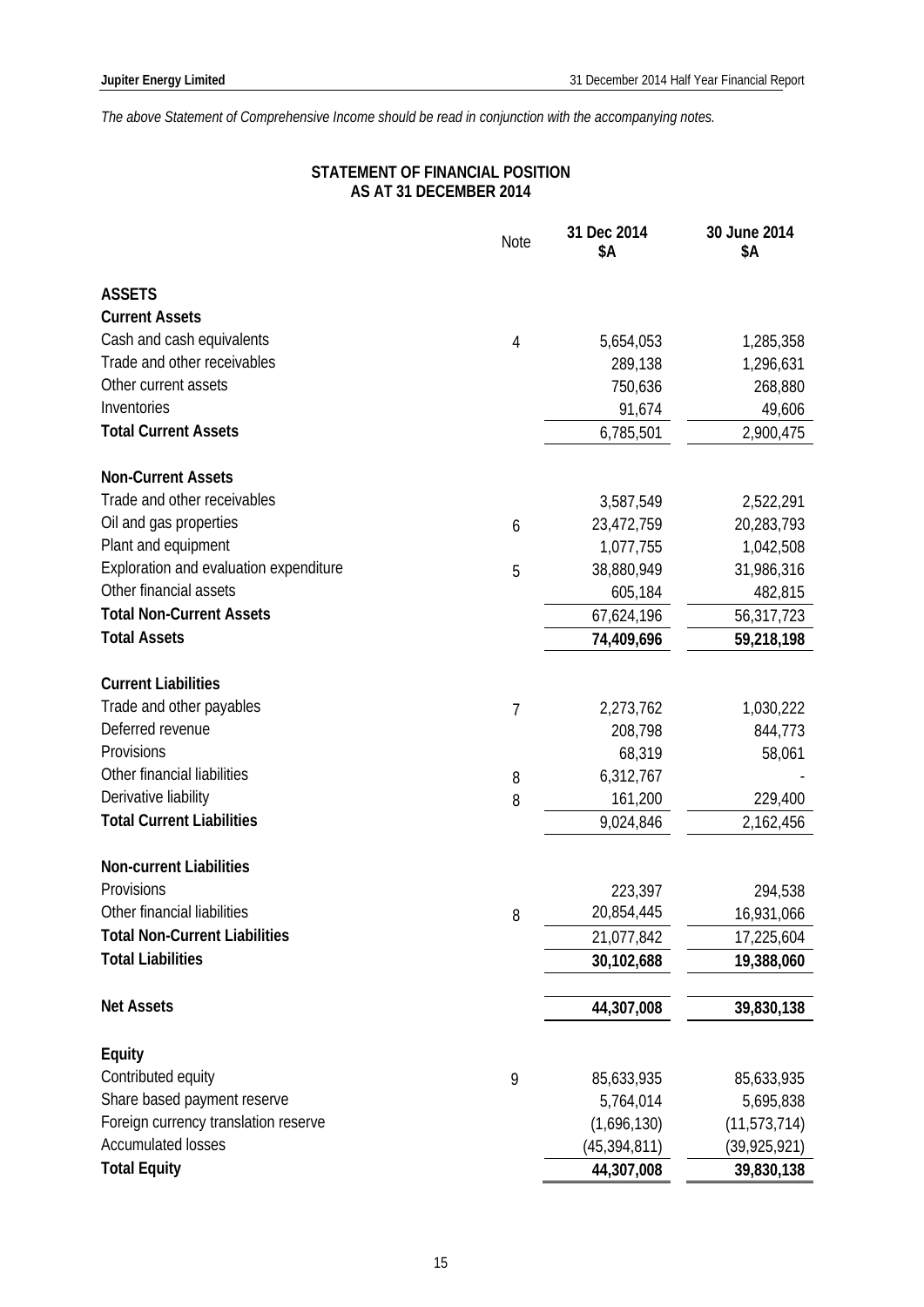*The above Statement of Financial Position should be read in conjunction with the accompanying notes.*

## **STATEMENT OF CHANGES IN EQUITY FOR THE HALF YEAR ENDED 31 DECEMBER 2014**

| <b>CONSOLIDATED</b>                    | <b>Issued</b><br>Capital | Share<br>based<br>payment | Foreign<br>currency<br>translation | Accumulated<br>Losses | <b>Total Equity</b> |
|----------------------------------------|--------------------------|---------------------------|------------------------------------|-----------------------|---------------------|
|                                        | \$Α                      | reserve<br>\$Α            | reserve<br>\$Α                     | \$Α                   | \$Α                 |
|                                        |                          |                           |                                    |                       |                     |
| As at 1 July 2014                      | 85,633,935               | 5,695,838                 | (11, 573, 714)                     | (39, 925, 921)        | 39,830,138          |
| Loss for the period                    |                          |                           |                                    | (5,468,890)           | (5,468,890)         |
| Other comprehensive income             |                          |                           | 9,877,584                          |                       | 9,877,584           |
| Total comprehensive income /<br>(loss) |                          |                           | 9,877,584                          | (5,468,890)           | 4,408,694           |
| Share based payments                   |                          | 68,176                    |                                    |                       | 68,176              |
| As at 31 December 2014                 | 85,633,935               | 5,764,014                 | (1,696,130)                        | (45, 394, 811)        | 44,307,008          |
|                                        |                          |                           |                                    |                       |                     |
| As at 1 July 2013                      | 85,633,935               | 5,248,370                 | 1,069,490                          | (37, 378, 650)        | 54,573,145          |
| Loss for the period                    |                          |                           |                                    | (2,465,620)           | (2,465,620)         |
| Other comprehensive income             |                          |                           | 1,284,500                          |                       | 1,284,500           |
| Total comprehensive income /<br>(loss) |                          |                           | 1,284,500                          | (2,465,620)           | (1, 181, 120)       |
| Share based payments                   |                          | 425,437                   |                                    |                       | 425,437             |
| As at 31 December 2013                 | 85,633,935               | 5,673,807                 | 2,353,990                          | (39, 844, 270)        | 53,817,462          |

*The above Statement of Changes in Equity should be read in conjunction with the accompanying notes.*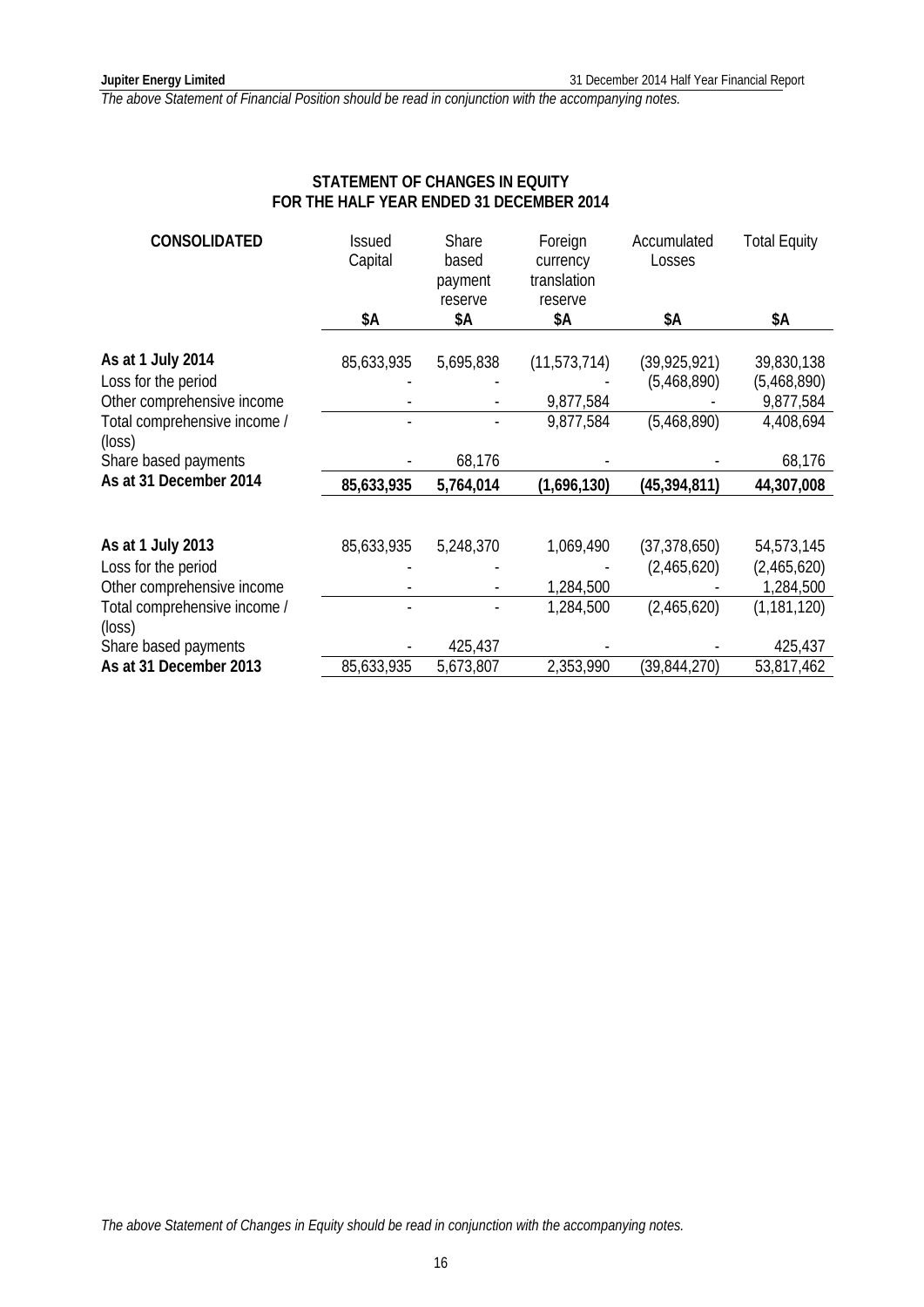## **STATEMENT OF CASH FLOWS FOR THE HALF YEAR ENDED 31 DECEMBER 2014**

|                                                                                       | <b>Consolidated Entity</b>                |                                           |  |
|---------------------------------------------------------------------------------------|-------------------------------------------|-------------------------------------------|--|
|                                                                                       | 6 months to<br>31 December<br>2014<br>\$Α | 6 months to<br>31 December<br>2013<br>\$Α |  |
| Cash flows from operating activities                                                  |                                           |                                           |  |
| Receipts from customers                                                               | 3,944,939                                 | 3,243,176                                 |  |
| Payments to suppliers and employees                                                   | (3,466,825)                               | (2,362,771)                               |  |
| Interest received                                                                     | 12,529                                    | 11,510                                    |  |
| Net cash from/provided by operating activities                                        | 490,643                                   | 891,915                                   |  |
| Cash flows from investing activities                                                  |                                           |                                           |  |
| Payments for exploration and development expenditure                                  | (1,990,878)                               | (5,864,615)                               |  |
| Payments for plant and equipment                                                      | (349, 858)                                | (206, 423)                                |  |
| Net cash (used in) investing activities                                               | (2,340,736)                               | (6,071,038)                               |  |
| Cash flows from financing activities                                                  |                                           |                                           |  |
| Proceeds from convertible note                                                        |                                           | 6,916,800                                 |  |
| Proceeds from unsecured loan                                                          | 5,693,150                                 |                                           |  |
| Repayment of unsecured loan                                                           |                                           | (3, 190, 500)                             |  |
| Interest paid                                                                         |                                           | (208, 065)                                |  |
| Net cash provided by financing activities                                             | 5,693,150                                 | 3,518,235                                 |  |
| Net increase/(decrease) in cash held<br>Cash at the beginning of the financial period | 3,843,057<br>1,285,358                    | (1,660,888)<br>4,131,731                  |  |
| Foreign exchange gain/(loss)                                                          | 525,637                                   | (273, 353)                                |  |
| Cash at the end of the financial period                                               | 5,654,052                                 | 2,197,490                                 |  |

*The above Statement of Cash Flows should be read in conjunction with the accompanying notes.*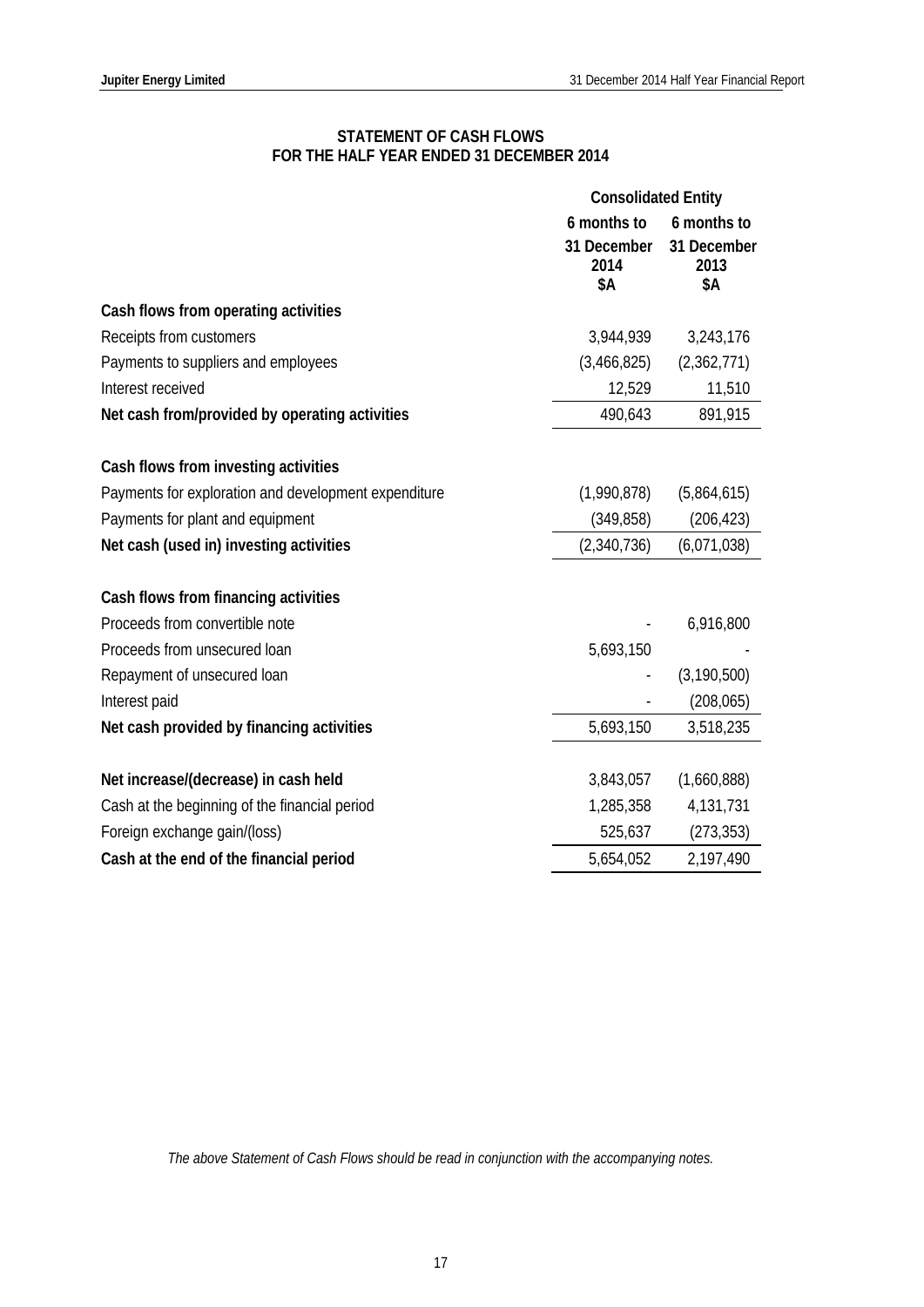## **NOTES TO THE FINANCIAL STATEMENTS**

## **1. CORPORATE INFORMATION**

The half year financial report of Jupiter Energy Limited for the period 31 December 2014 was authorised for issue in accordance with a resolution of the Directors on 13 March 2015.

Jupiter Energy Limited is a company limited by shares that is incorporated and domiciled in Australia and whose shares are publicly listed and traded on Australian Securities Exchange, KASE, the Kazakh Stock Exchange, and the London's Alternative Investment Market. Jupiter Energy is a for profit entity.

The registered office is Ground Floor, 10 Outram Street, West Perth, Western Australia 6005.

## **2. BASIS OF PREPARATION AND ACCOUNTING POLICIES**

## **(a) Basis of preparation**

This condensed financial report for the half-year ended 31 December 2014 has been prepared in accordance with AASB 134 *Interim Financial Reporting* and the *Corporations Act 2001.*

All monetary values are reported in A\$ unless otherwise stated.

The half-year financial report does not include all notes of the type normally included within the annual financial report and therefore cannot be expected to provide as full an understanding of the financial performance, financial position and financing and investing activities of the consolidated entity as the full financial report.

It is recommended that the half-year financial report be read in conjunction with the annual report for the year ended 30 June 2014 and considered together with any public announcements made by Jupiter Energy Limited during the half-year ended 31 December 2014 and in the subsequent period to the date of this report in accordance with the continuous disclosure obligations of the ASX listing rules.

#### *Going Concern*

The consolidated financial statements have been prepared on a going concern basis with the Directors of the opinion that the Group can meet its obligations as and when they fall due.

At 31 December 2014 the Group has a net current liability position of \$2.2million (30 June 2014: current asset position of \$0.70 million).

The Directors are currently reviewing a range of financing options which may include the further issue of new equity, reserve based debt, convertible debt or a combination of these and other funding instruments. While financing is expected to be finalised within the short term there is no certainty that financing will be completed as anticipated.

The Directors are confident of being able to raise the required capital, but note that financing has not been secured at the date of this report and that the recommencement of production is dependent on a recovery in the oil price Should the Group not achieve the matters set out above, there is uncertainty whether the Group would continue as a going concern and therefore whether it would realise its assets and extinguish its liabilities in the normal course of business and at the amounts stated in the financial report. The financial report does not include adjustments relating to the recoverability or classification of the recorded assets amounts nor to the amounts or classification of liabilities that might be necessary should the Group not be able to continue as a going concern.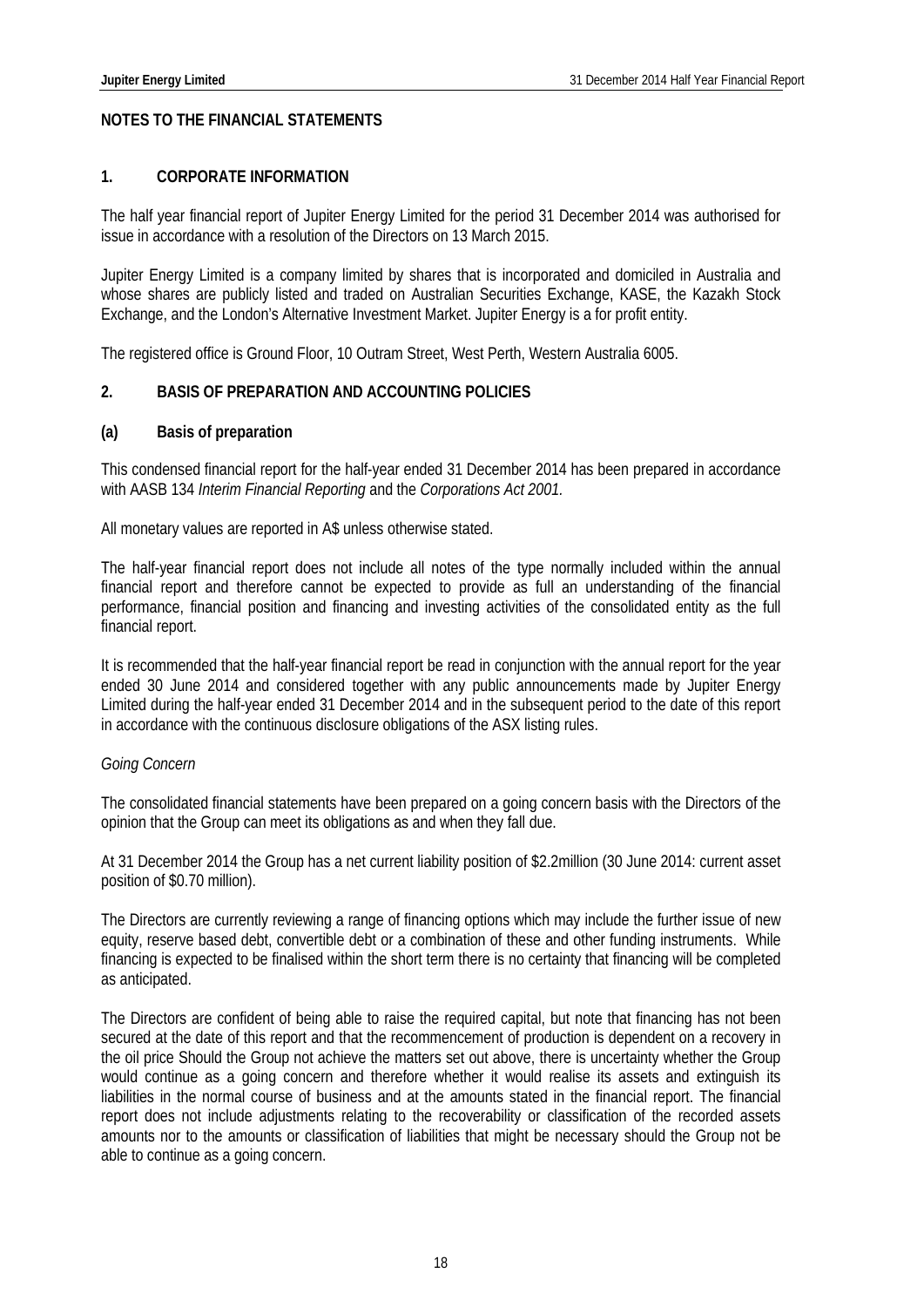## **2. BASIS OF PREPARATION AND ACCOUNTING POLICIES (CONTINUED)**

## **(b) Accounting policies**

The accounting policies adopted in the preparation of the half year financial report are consistent with those followed in the preparation of the Group's financial statements for the year ended 30 June 2014. All new and amended accounting standards and interpretations effective 1 July 2014 have been adopted by the Group. The adoption of new standards and amendments from 1 July 2014 has not had a significant impact on the accounting policies of the Group.

The Group has not elected to early adopt any new standards or amendments that are issued but not yet effective.

## **3. SEGMENT REPORTING**

The Consolidated Entity is exploring for oil and gas in Kazakhstan. Each activity has been aggregated as they have similar economic characteristics and are being conducted in one area of interest. The operations of the Consolidated Entity therefore present one operating segment under AASB 8 Operating Segments.

The accounting policies applied for internal reporting purposes are consistent with those applied in the preparation of the half year financial report.

## **4. CASH AND CASH EQUIVALENTS**

|                                                                                                                    | <b>Consolidated Entity</b> |                            |  |
|--------------------------------------------------------------------------------------------------------------------|----------------------------|----------------------------|--|
|                                                                                                                    | 31 Dec 2014<br>\$Α         | 31 Dec 2013<br>\$Α         |  |
| For the purpose of the half year cash flow statement, cash and cash<br>equivalents are comprised of the following: |                            |                            |  |
| Cash at bank and in hand                                                                                           | 5,654,052                  | 2,197,490                  |  |
|                                                                                                                    | 5,654,052                  | 2,197,490                  |  |
| 5.<br><b>MINERAL EXPLORATION EXPENDITURE</b>                                                                       |                            |                            |  |
|                                                                                                                    |                            | <b>Consolidated Entity</b> |  |
|                                                                                                                    | 31 Dec 2014                | 30 June 2014               |  |
|                                                                                                                    | \$Α                        | \$Α                        |  |
| Exploration expenditure carried forward in respect of areas of interest in:                                        |                            |                            |  |
| Exploration and evaluation expenditure at cost                                                                     | 38,880,949                 | 31,986,316                 |  |
| Movements during the period                                                                                        |                            |                            |  |
| Balance at beginning of period                                                                                     | 31,986,316                 | 34,710,757                 |  |
| Expenditure incurred during the period                                                                             | 1,990,878                  | 3,954,596                  |  |
| Impairment                                                                                                         | (743, 311)                 |                            |  |
| Foreign exchange translation<br>Balance at end of period                                                           | 5,647,066<br>38,880,949    | (6,679,037)<br>31,986,316  |  |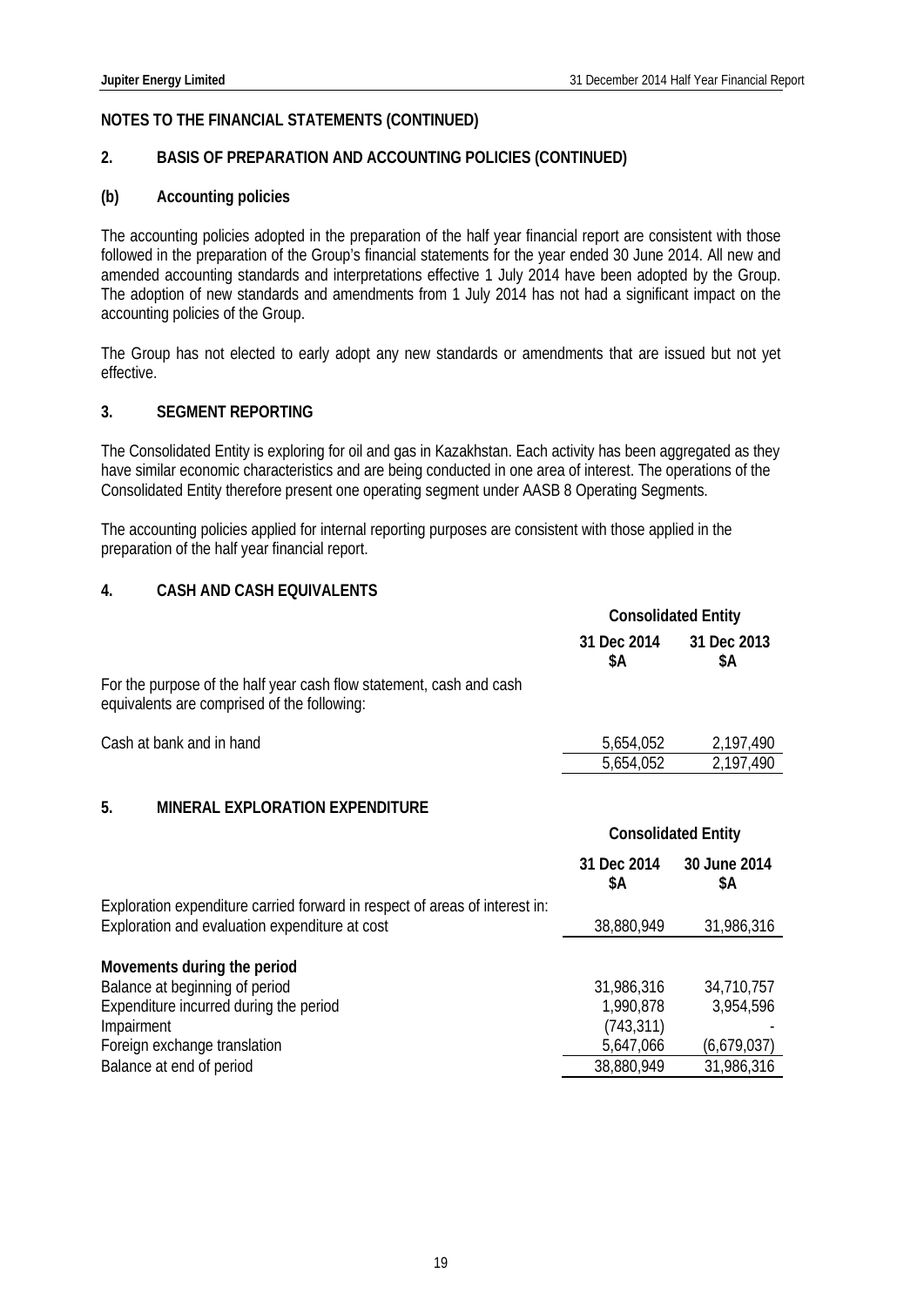## **6. OIL AND GAS PROPERTIES**

|                                                 | <b>Consolidated Entity</b> |                     |  |
|-------------------------------------------------|----------------------------|---------------------|--|
|                                                 | 31 Dec 2014<br>\$Α         | 30 June 2014<br>\$Α |  |
| Movements during the period                     |                            |                     |  |
| Balance at beginning of period - 1 July         | 21,749,075                 | 26,599,737          |  |
| Net exchange differences                        | 3,512,728                  | (4,850,662)         |  |
| Balance at end of period                        | 25,261,803                 | 21,749,075          |  |
| Depletion and impairment at beginning of period | (1,465,282)                | (690, 760)          |  |
| Charge for the period / year                    | (323, 762)                 | (774,522)           |  |
| Depletion and impairment at end of period       | (1,789,044)                | (1,465,282)         |  |
| Net book value at end of period                 | 23,472,759                 | 20,283,793          |  |
| 7.<br><b>OTHER PAYABLES</b>                     |                            |                     |  |
| Trade creditors                                 | 1,284,806                  | 474,226             |  |
| Accrued expenses                                | 208,735                    | 73,417              |  |
| Other payables                                  | 780,220                    | 482,579             |  |
|                                                 | 2,273,761                  | 1,030,222           |  |
| 8.<br>OTHER FINANCIAL LIABILITIES               |                            |                     |  |
| Current                                         |                            |                     |  |
| Unsecured loans                                 | 6,312,767                  |                     |  |
| Derivative liability                            | 161,200                    | 229,400             |  |

|                    | 6,473,967  | 229,400    |
|--------------------|------------|------------|
| <b>Non-Current</b> |            |            |
| Convertible note   | 20,854,445 | 16,931,066 |
|                    | 20,854,445 | 16,931,066 |

#### **Promissory Notes**

On 3 October 2014, Jupiter entered into an unsecured loan agreement with Waterford Petroleum Ltd. The Loan was for \$US5 million via a Promissory Note. The Loan is repayable on 30 June 2015 or at such time that the Company raised additional funding of a minimum of \$20 million via debt, equity or other funding. Interest shall accrue on the Principal Sum at 12% p.a. (twelve per cent per annum) and shall be added to the Outstanding Amount.

#### **US\$15.5m Convertible Notes (Series B):**

The key terms of the Convertible Notes are as follows:

- Term: 3 years
- Conversion Price: \$US1.25 per share or the price that the next equity raising is completed at (whichever is the lower)
- Coupon Rate: 12% per annum, payable quarterly in arrears
- The issue of the Convertible Notes was carried out under Jupiter's 15% capacity in accordance with ASX Listing Rule 7.1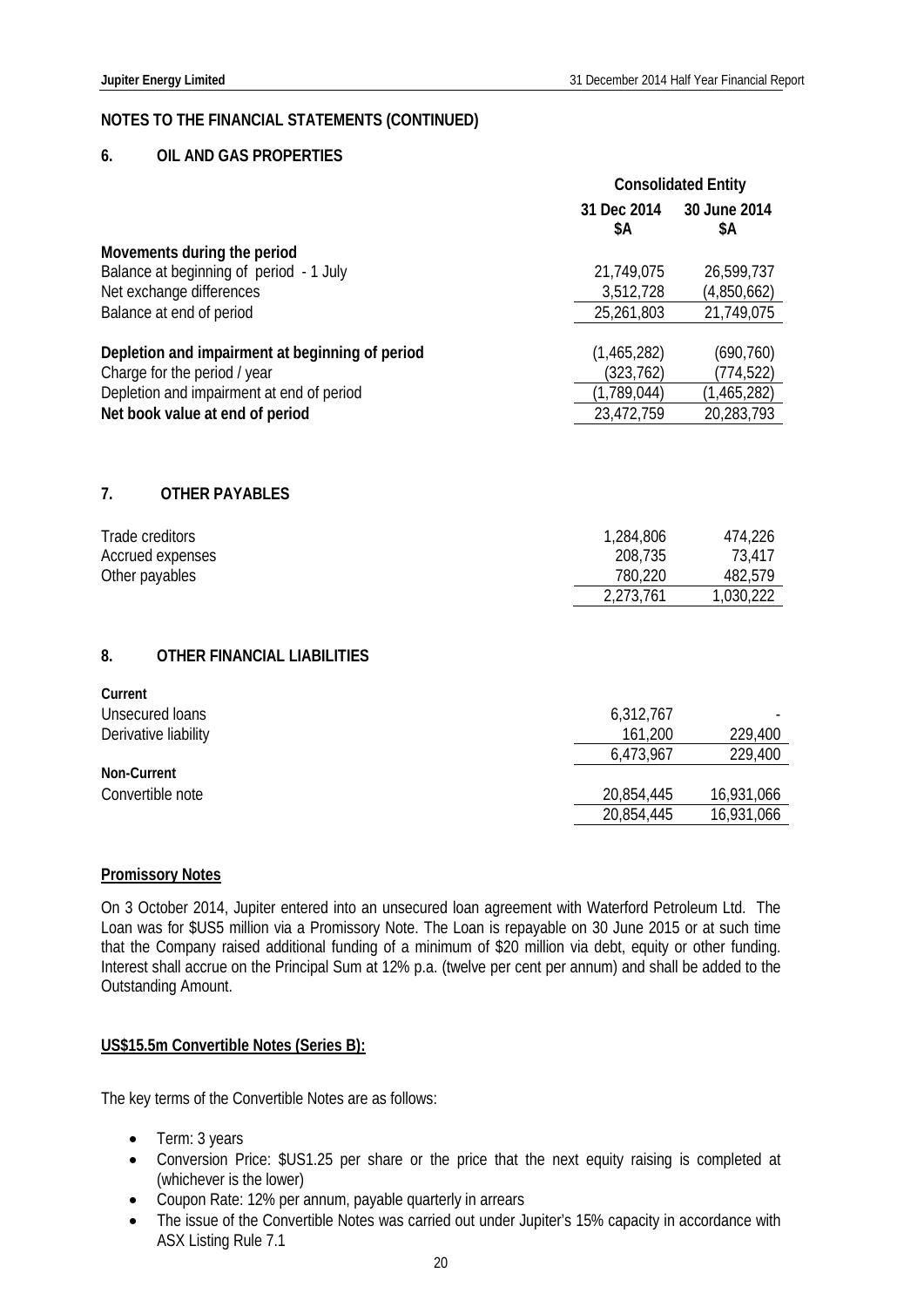#### **Valuation Techniques of Convertible Notes**

The Convertible Notes ("the Notes") have an embedded derivative in the form of a call option for the holder to convert the Notes at US\$1.25 into Jupiter ordinary shares.

The convertible equity feature of the Notes has been separated from the liability component of the Notes for financial reporting purposes. The call option to convert the notes into shares does not meet the definition of an equity instrument, as the exercise price is denominated in foreign currency to the company's functional currency. The convertible call option is classified as a Derivative liability and measured at fair value through the income statement.

The Derivative component of the Notes was valued using the Black Scholes option valuation methodology. The Black Scholes option valuation methodology calculates the expected benefit from acquiring the shares outright less the present value of paying the exercise price for the options at expected exercise date. An input into the Black Scholes option valuation is the expected share price volatility over the remaining term of the options. The expected share price volatility used in the option valuation at reporting date was 55% which was based on historical share price volatility.

The fair value of the embedded derivative is sensitive to changes in share price volatility. The table below outlines the impact a change in the share price volatility input has on the fair value of the embedded derivative.

|                             | 31 Dec    | 30 June   |
|-----------------------------|-----------|-----------|
|                             | 2014      | 2014      |
|                             |           |           |
| 15% increase in volatility  | 185,380   | 263,810   |
| 15 % decrease in volatility | (140.174) | (194,990) |

#### **Fair value hierarchy**

All financial instruments, such as the Series B convertible notes, for which fair value is recognised or disclosed are categorised within the fair value hierarchy, described as follows, based on the lowest level input that is significant to the fair value measurement as a whole:

Level 1 — Quoted market prices in an active market (that are unadjusted) for identical assets or liabilities Level 2 — Valuation techniques (for which the lowest level input that is significant to the fair value measurement is directly or indirectly observable)

Level 3 — Valuation techniques (for which the lowest level input that is significant to the fair value measurement is unobservable)

For financial instruments that are recognised at fair value on a recurring basis, the Group determines whether transfers have occurred between Levels in the hierarchy by re-assessing categorisation (based on the lowest level input that is significant to the fair value measurement as a whole) at the end of each reporting period.

As at 31 December 2014, the Group held the following classes of financial instruments measured at fair value:

|                                                         | Level 3 | ا?<br>December<br>2014 | Level 3 | 30 June<br>2014 |
|---------------------------------------------------------|---------|------------------------|---------|-----------------|
| Derivative financial liabilities<br>Embedded derivative | 161,200 | 161,200                | 229,400 | 229,400         |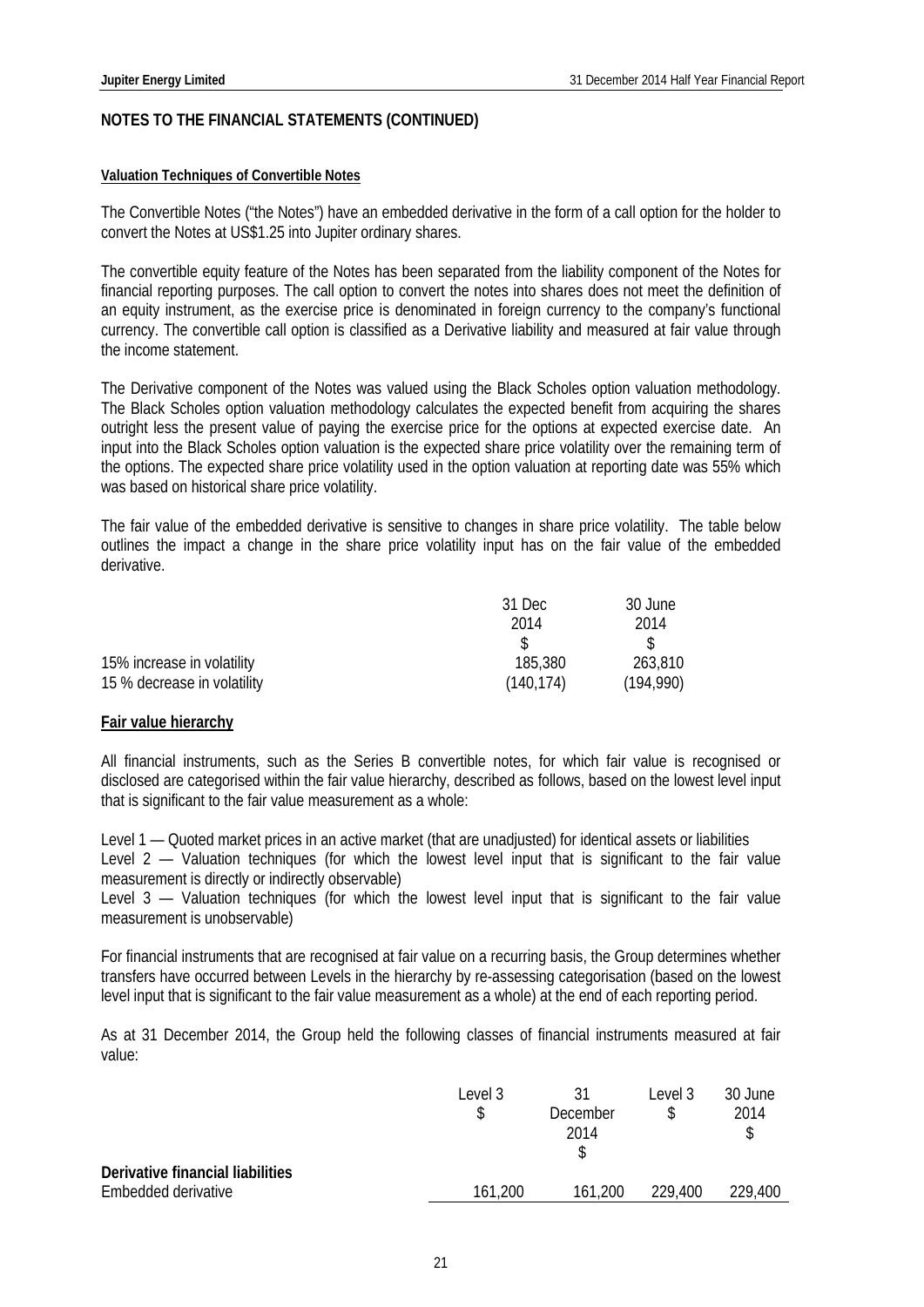There were no transfers between Level 1, Level 2 or Level 3 fair value measurements during the half year ended 31 December 2014.

## **Reconciliation of recurring fair value measurements categorised within level 3 of the fair value hierarchy**

|                                                                       | 31 Dec     | 30 June    |
|-----------------------------------------------------------------------|------------|------------|
|                                                                       | 2014       | 2014       |
|                                                                       |            |            |
| Opening balance                                                       | (229, 400) |            |
| Fair Value at inception                                               |            | (839, 480) |
| Net unrealised gain recognised in income statement during the period* | 68,200     | 610,080    |
| Closing balance                                                       | (161, 200) | (229, 400) |

## **9. CONTRIBUTED EQUITY**

|                                              | 31 Dec 2014<br>SΑ | 30 June 2014<br>\$A |
|----------------------------------------------|-------------------|---------------------|
| <b>Issued Capital</b><br>Ordinary shares (a) | 85,339,737        | 85,339,737          |
| Options (b)                                  | 294.198           | 294,198             |
|                                              | 85,633,935        | 85,633,935          |

## **(a) Movements in ordinary share capital**

|                                                                                | No.         | \$Α        |
|--------------------------------------------------------------------------------|-------------|------------|
| Balance 30 June 2013<br>Movement during the period<br>Balance 31 December 2013 | 153,377,693 | 85,339,737 |
|                                                                                | 153,377,693 | 85,339,737 |
| Balance 30 June 2014<br>Movement during the period<br>Balance 31 December 2014 | 153,377,693 | 85,339,737 |
|                                                                                | 153,377,693 | 85,339,737 |
|                                                                                |             |            |

## **(b) Movements in options**

|                                                                                | No. |         |
|--------------------------------------------------------------------------------|-----|---------|
| Balance 30 June 2013                                                           |     | 294,198 |
| Movement during the period                                                     |     |         |
| Balance 31 December 2013                                                       |     | 294,198 |
|                                                                                |     |         |
| Balance 30 June 2014<br>Movement during the period<br>Balance 31 December 2014 |     | 294.198 |
|                                                                                |     |         |
|                                                                                |     | 294.198 |
|                                                                                |     |         |